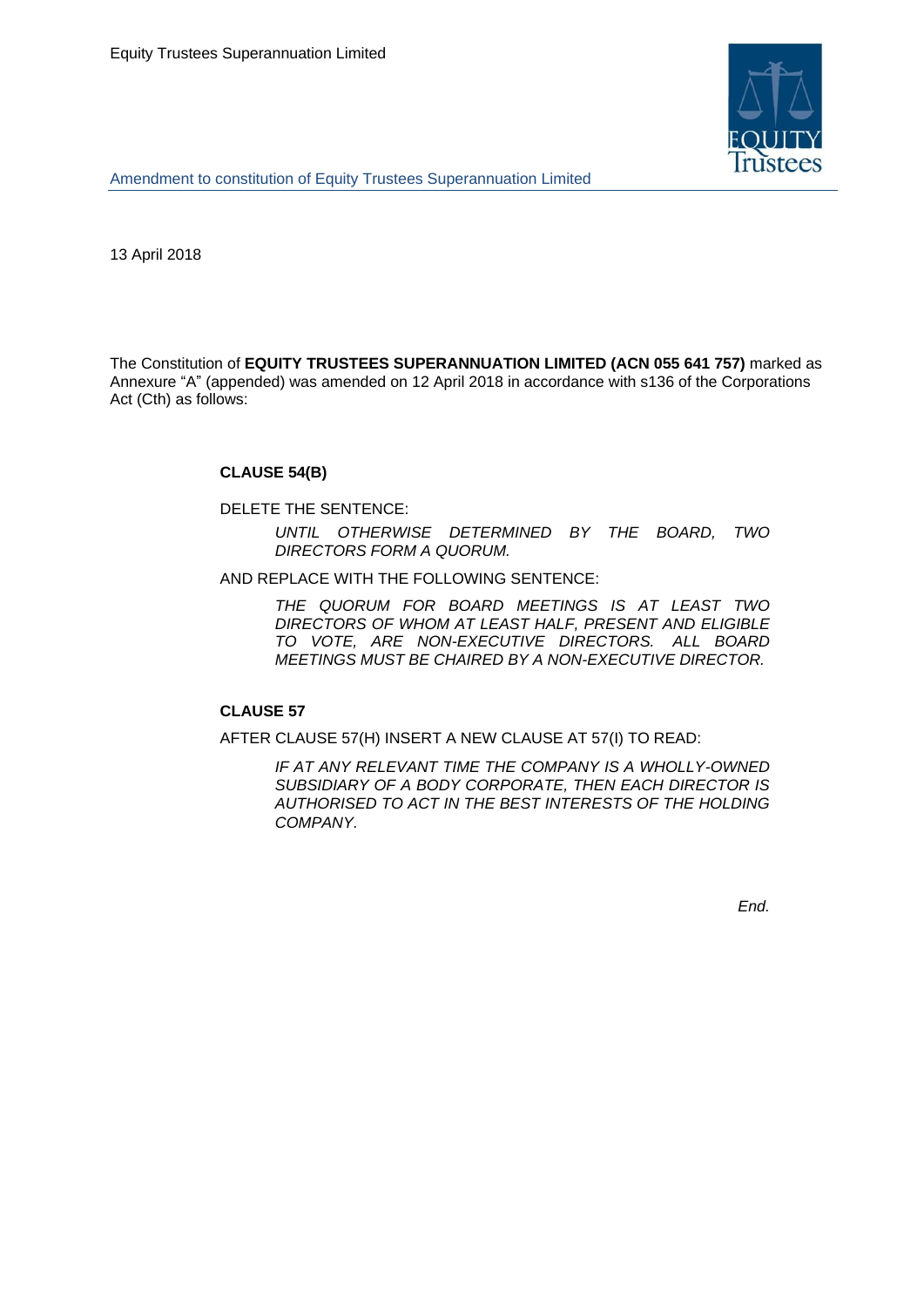# Allens > < Linklaters

Annexure "A"

# Constitution of Equity Trustees Superannuation Limited ACN 055 641 757

The Corporations Act An unlisted public company limited by shares Registered in New South Wales

101 Collins Street Melbourne VIC 3000 Australia Tel +61 3 9614 1011 Fax +61 3 9614 4661 www.allens.com.au

© Allens Australia 2014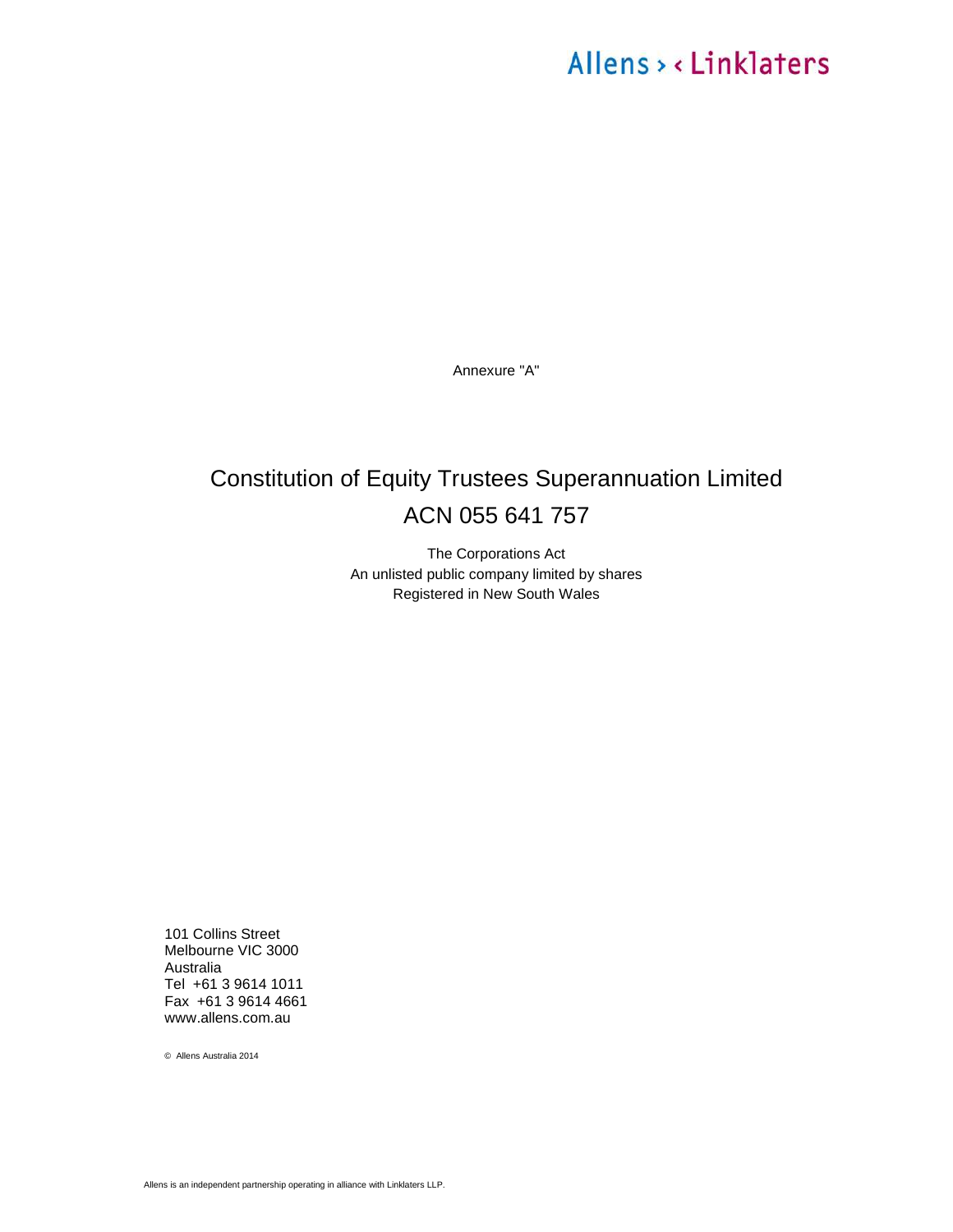# **Contents**

| General<br>1                       |                                                        |                |
|------------------------------------|--------------------------------------------------------|----------------|
| 1                                  | <b>Definitions</b>                                     | 1              |
| $\mathbf{2}$                       | Interpretation                                         | 1              |
| 3                                  | <b>Replaceable Rules</b>                               | $\mathbf{2}$   |
| 4                                  | <b>Transitional</b>                                    | $\mathbf{2}$   |
| <b>Capital 2</b>                   |                                                        |                |
| 5                                  | <b>Issue of Securities</b>                             | $\mathbf{2}$   |
| 6                                  | <b>Recognition of Third Party Interests</b>            | $\mathbf{2}$   |
| 7                                  | <b>Surrender of Securities</b>                         | $\mathbf{2}$   |
| 8                                  | <b>Joint Holders</b>                                   | 3              |
| <b>Certificates for Securities</b> |                                                        |                |
| 9                                  | <b>Certificates</b>                                    | 3              |
| <b>Forfeiture</b>                  |                                                        | 3              |
| 10                                 | <b>Liability to Forfeiture</b>                         | 3              |
| 11                                 | <b>Power to Forfeit</b>                                | 4              |
| 12                                 | <b>Consequences of Forfeiture</b>                      | 4              |
| 13                                 | <b>Notice of Forfeiture</b>                            | 4              |
| 14                                 | <b>Reissue of Forfeited Shares</b>                     | 4              |
| 15                                 | <b>Transfers After Forfeiture and Sale</b>             | 5              |
|                                    | <b>Payments by the Company</b>                         | 5              |
| 16                                 | <b>Payments by the Company</b>                         | 5              |
|                                    | Call on Shares and Interest on Sums Due to the Company | 6              |
| 17                                 | <b>Board's Power to Make Calls</b>                     | 6              |
| 18                                 | <b>Interest on Unpaid Amounts</b>                      | 6              |
| 19                                 | <b>Differentiation between Holders</b>                 | 6              |
|                                    | <b>Transfer of Securities</b>                          | $\overline{7}$ |
| 20                                 | <b>Transfers</b>                                       | 7              |
| 21                                 | <b>Board may Refuse to Register</b>                    | 7              |
| 22                                 | <b>Board must Register Certain Transfers</b>           | 7              |
| 23                                 | <b>Transfer and Certificate</b>                        | 7              |
| 24                                 | <b>Suspension of Transfers</b>                         | 8              |
|                                    | <b>Transmission of Securities</b>                      | 8              |
| 25                                 | <b>Transmission on Death</b>                           | 8              |
| 26                                 | <b>Transmission by Operation of Law</b>                | 8              |
|                                    | <b>Alteration of Capital</b>                           | 8              |
| 27                                 | <b>Power to Alter Share Capital</b>                    | 8              |
|                                    | <b>General Meetings</b>                                | 8              |
| 28                                 | <b>General Meetings</b>                                | 8              |
| 29                                 | <b>Notice of General Meetings</b>                      | 9              |
| 30                                 | <b>Business of Annual and Other General Meetings</b>   | 9              |
| 31                                 | <b>Quorum for General Meetings</b>                     | 9              |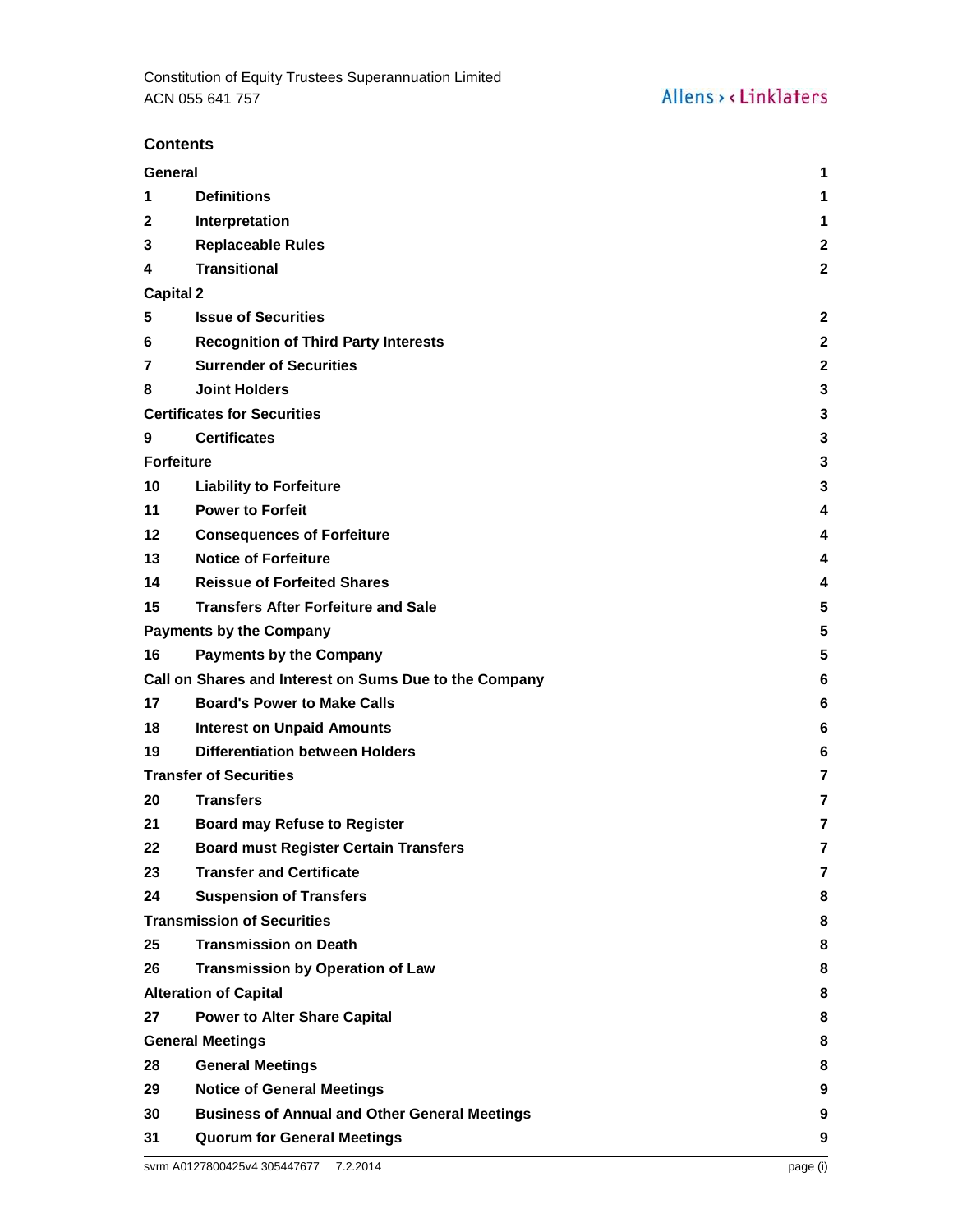Constitution of Equity Trustees Superannuation Limited ACN 055 641 757

| 32                                      | <b>Conduct of General Meetings</b>                       | 9       |
|-----------------------------------------|----------------------------------------------------------|---------|
| 33                                      | <b>Acting Chair</b>                                      | 10      |
| 34                                      | <b>Adjournment of General Meetings</b>                   | 11      |
| 35                                      | <b>Voting at General Meetings</b>                        | 11      |
| 36                                      | <b>Special Meetings</b>                                  | 11      |
| 37                                      | <b>Procedure for Polls</b>                               | 11      |
| 38                                      | <b>Chair does not have Casting Vote</b>                  | $12 \,$ |
| 39                                      | <b>Representation and Voting of Shareholders</b>         | $12 \,$ |
| 40                                      | <b>Restriction on Voting Rights</b>                      | 12      |
| 41                                      | Form of Proxy                                            | 13      |
| 42                                      | Validity of Proxies, Attorneys and Representatives       | 13      |
|                                         | Appointment, Removal and Remuneration of Directors       | 14      |
| 43                                      | <b>Number of Directors</b>                               | 14      |
| 44                                      | <b>Appointment and Removal of Directors</b>              | 14      |
| 45                                      | <b>No Share Qualification for Directors</b>              | 14      |
| 46                                      | <b>Remuneration of Directors</b>                         | 14      |
| 47                                      | <b>Vacation of Office of Director</b>                    | 15      |
| 48                                      | <b>Retirement Allowance for Directors</b>                | 15      |
| 49                                      | Directors May Lend to the Company                        | 16      |
| 50                                      | <b>Exercise of Voting Power in Other Corporations</b>    | 16      |
| 51                                      | <b>Alternate Directors</b>                               | 16      |
|                                         | <b>Managing Director and Powers of the Board</b>         | 17      |
| 52                                      | <b>Appointment of a Managing Director</b>                | 17      |
| 53                                      | Powers of the Board and Managing Director                | 17      |
| <b>Proceedings of the Board</b>         |                                                          | 18      |
| 54                                      | <b>Proceedings of the Board</b>                          | 18      |
| 55                                      | <b>Meetings of the Board by Technology</b>               | 18      |
| 56                                      | <b>Chair of the Board</b>                                | 18      |
| 57                                      | <b>Directors' Voting Rights and Exercise of Powers</b>   | 19      |
| 58                                      | <b>Material Personal Interests of Directors</b>          | 19      |
| 59                                      | <b>Committees of the Board</b>                           | 20      |
| 60                                      | <b>Written Resolutions of Directors</b>                  | 20      |
| 61                                      | <b>Defects in Appointments of Directors</b>              | 21      |
|                                         | <b>Secretaries and Other Officers</b>                    | 21      |
| 62                                      | <b>Secretaries</b>                                       | 21      |
| 63                                      | <b>Other Officers</b>                                    | 21      |
| Seals                                   | 21                                                       |         |
| 64                                      | <b>Seals and their Use</b>                               | 21      |
| <b>Dividends, Interest and Reserves</b> |                                                          | 21      |
| 65                                      | <b>Reserves</b>                                          | 21      |
| 66                                      | Power to Declare or Determine Dividends and Pay Interest | 22      |
| 67                                      | <b>Crediting of Dividends</b>                            | 22      |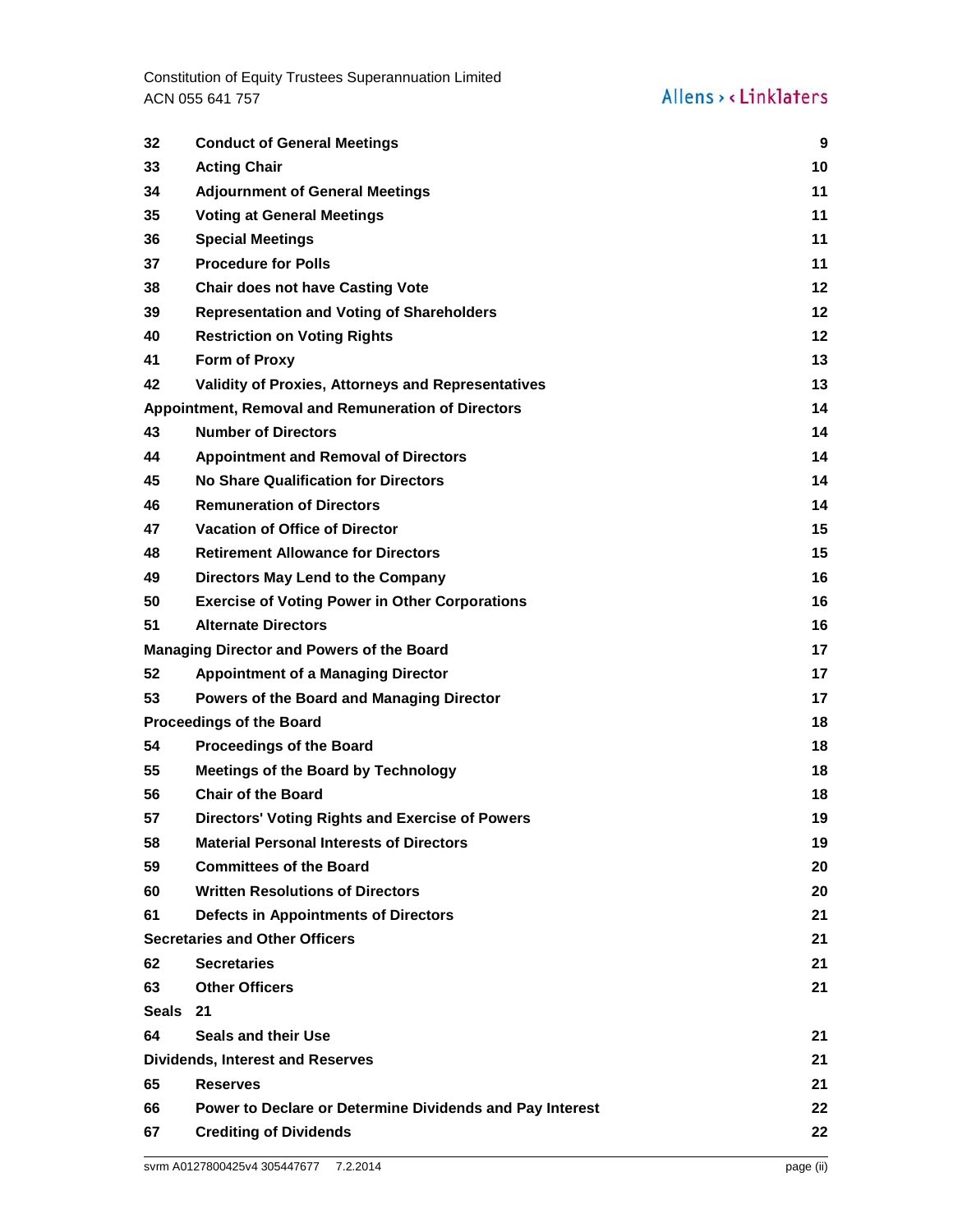Constitution of Equity Trustees Superannuation Limited ACN 055 641 757

# Allens > < Linklaters

| 68                               | <b>Deduction of Unpaid Amounts</b>          | $22 \,$ |
|----------------------------------|---------------------------------------------|---------|
| 69                               | <b>Distributions in Kind</b>                | 22      |
| 70                               | <b>Payment of Distributions</b>             | 23      |
| <b>Capitalisation of Profits</b> |                                             | 24      |
| 71                               | <b>Capitalisation of Profits</b>            | 24      |
| <b>Service of Documents</b>      |                                             | 25      |
| 72                               | <b>Service of Documents</b>                 | 25      |
| <b>Winding Up</b>                |                                             | 26      |
| 73                               | <b>Winding Up</b>                           | 26      |
| <b>Indemnity</b>                 |                                             | 26      |
| 74                               | Indemnity of Officers, Insurance and Access | 26      |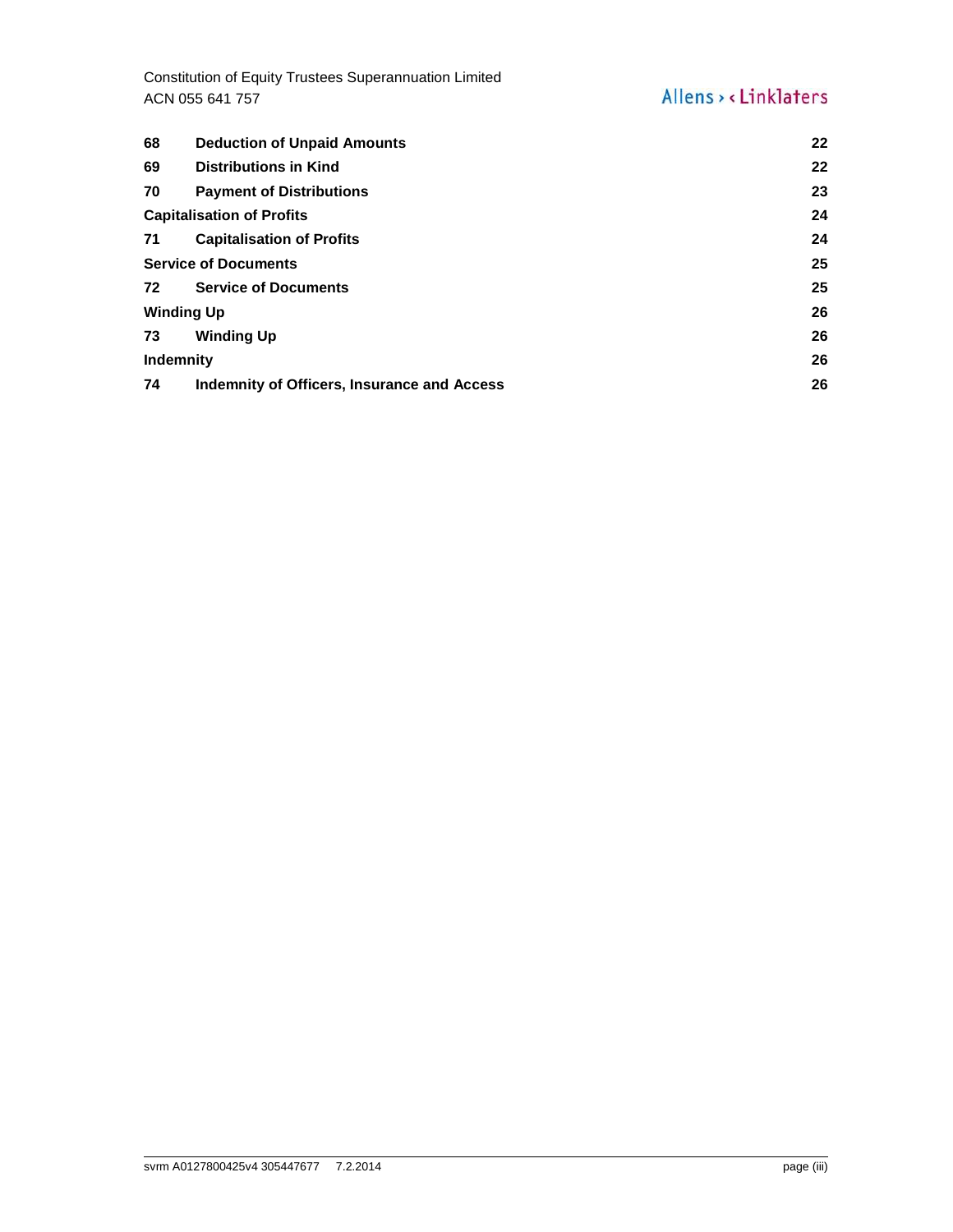Constitution of Equity Trustees Superannuation Limited ACN 055 641 757, a public company limited by shares

# **General**

# **1 Definitions**

The following definitions apply in this Constitution unless the context requires otherwise:

**Board** means all or some of the Directors for the time being acting as a board.

**Business Day** means a day which is not a Saturday, Sunday or a public holiday in New South Wales.

**call** includes any instalment of a call and any amount due on the issue of any share.

**company** means Equity Trustees Superannuation Limited ACN 055 641 757.

**Constitution** means this constitution.

**Corporations Act** means the Corporations Act 2001 (Cth) and the Corporations Regulations 2001 (Cth).

**Director** means a person appointed or elected to the office of director of the company in accordance with this Constitution and, where appropriate, includes an alternate Director.

**Dividend** means any dividend, including an interim dividend.

**Managing Director** means a person appointed as managing director in accordance with rule 52.

**Secretary** means a person appointed as, or to perform the duties of, secretary of the company.

**Securities** includes shares, rights to shares, options to acquire shares and other securities with rights of conversion to equity, in each case as issued or granted by the company.

**Shareholder Present** means, in connection with a general meeting, a shareholder present at the venue or venues for the meeting, in person or by proxy, by attorney or, where the shareholder is a body corporate, by representative.

# **2 Interpretation**

Headings are for convenience only and do not affect interpretation. The following rules of interpretation apply unless any contrary intention appears in this Constitution or the context requires otherwise.

- (a) The singular includes the plural, and the converse also applies.
- (b) If a word or phrase is defined, its other grammatical forms have a corresponding meaning.
- (c) A reference to a person includes a corporation, trust, partnership, unincorporated body or other entity, whether or not it comprises a separate legal entity.
- (d) A reference to a rule is a reference to a rule of this Constitution.
- (e) A reference to legislation or to a provision of legislation includes a modification or reenactment of it, a legislative provision substituted for it and a regulation or statutory instrument issued under it.
- (f) A word or phrase given a meaning in the Corporations Act has the same meaning in this Constitution.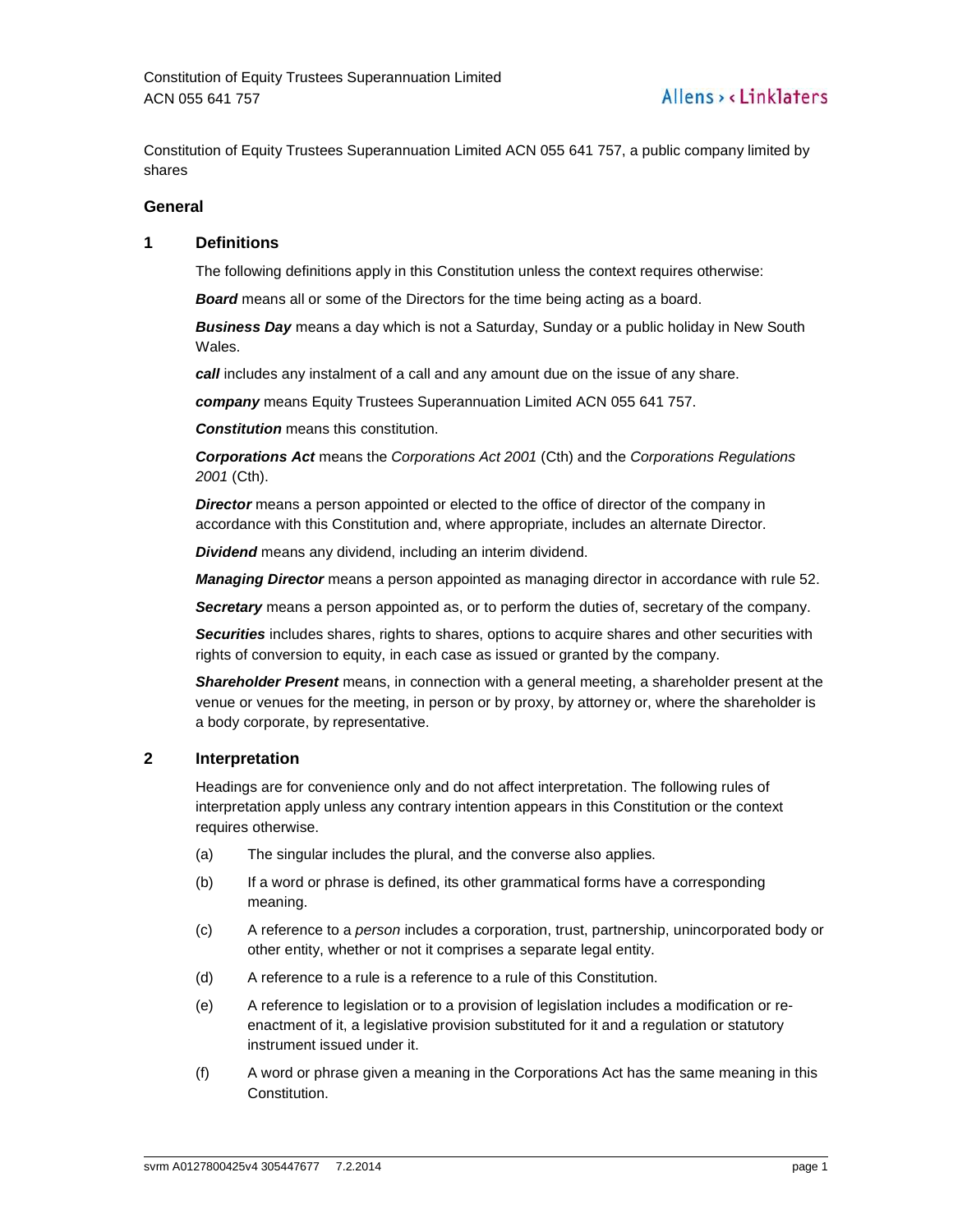Constitution of Equity Trustees Superannuation Limited ACN 055 641 757

# **3 Replaceable Rules**

The replaceable rules contained in the Corporations Act do not apply to the company.

# **4 Transitional**

- (a) This Constitution supersedes the constitution in force immediately before the adoption of this Constitution.
- (b) Everything done under any previous constitution of the company continues to have the same operation and effect after the adoption of this Constitution as if properly done under this Constitution. In particular (without limitation) every Director, alternate Director and Secretary in office immediately before the adoption of this Constitution is taken to have been appointed and continues in office under this Constitution.

# **Capital**

# **5 Issue of Securities**

- (a) Subject to the Corporations Act, this Constitution and any special rights conferred on the holders of any Securities, the issue of Securities is under the control of the Board, which may issue and cancel Securities and grant options over unissued Securities, on the terms the Board considers appropriate.
- (b) Without affecting any special rights conferred on the holders of any Securities, any Securities may be issued with preferred, deferred or other special rights, obligations or restrictions, whether in regard to dividends, voting, return of share capital, payment of calls or otherwise, as the Board may determine and on any terms the Board considers appropriate.
- (c) Unless otherwise provided by the terms of issue, the issue of any new Securities ranking equally with existing Securities is not a variation of the rights conferred on the holders of the existing Securities.

# **6 Recognition of Third Party Interests**

- (a) Except as required by law, the company is not bound to recognise a person as holding a Security on any trust.
- (b) Whether or not it has notice of the rights or interests concerned, the company is not bound to recognise:
	- (i) any equitable, contingent, future or partial claim to, or interest in, any Security or unit of a Security; or
	- (ii) any other right in respect of a Security,

except an absolute right of ownership of the Security holder or as otherwise provided by this Constitution or by law.

# **7 Surrender of Securities**

In its discretion, the Board may accept a surrender of Securities by way of compromise of any question as to whether or not those Securities have been validly issued or in any other case where the surrender is within the powers of the company. Any Securities surrendered may be sold or re-issued in the same manner as forfeited shares.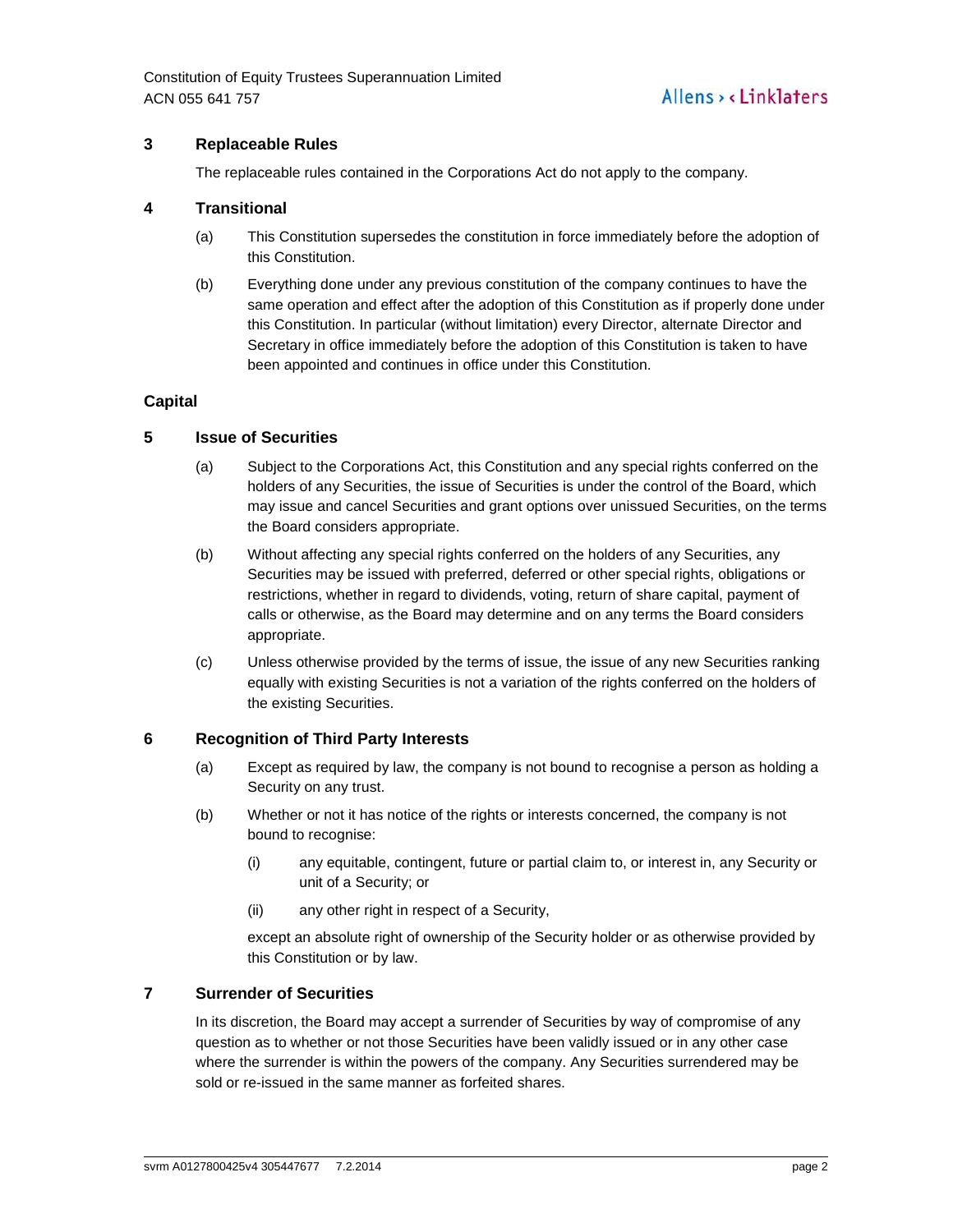# **8 Joint Holders**

Where two or more persons are registered as the holders of any Securities, they are considered to hold the Securities as joint tenants with benefits of survivorship, subject to the following provisions:

- (a) the company is not bound to register more than three persons as the holders of the Securities;
- (b) the joint holders of the Securities are liable severally as well as jointly in respect of all payments which ought to be made in respect of the Securities;
- (c) on the death of any one of the joint holders, the remaining joint holders are the only persons recognised by the company as having any title to the Securities but the Board may require evidence of death and the estate of the deceased joint holder is not released from any liability in respect of the Securities;
- (d) any one of the joint holders may give a receipt for any Dividend, bonus or return of capital payable to the joint holders in respect of the Securities;
- (e) only the person whose name stands first in the Securities register as one of the joint holders of the Securities is entitled, if the company determines to issue certificates for Securities, to delivery of a certificate relating to the Securities or to receive notices from the company and any notice given to that person is considered notice to all the joint holders; and
- (f) any one of the joint holders may vote at any general meeting of the company in person, or by properly authorised representative, proxy or attorney, in respect of the Securities as if that joint holder was solely entitled to the Securities. If more than one of the joint holders tender a vote in person or by properly authorised representative, proxy or attorney, only the vote of the joint holder whose name appears first in the Securities register counts.

# **Certificates for Securities**

# **9 Certificates**

The Board may decide to issue certificates for Securities and to cancel any certificates on issue and to replace lost, destroyed or defaced certificates on issue on the basis and in the form it determines from time to time.

# **Forfeiture**

# **10 Liability to Forfeiture**

- (a) If a shareholder fails to pay when due any sum payable in respect of any shares (including amounts payable on issue, calls, instalments, interest or expenses) the Board may serve a notice on the shareholder requiring payment of the unpaid sum, together with accrued interest and all expenses of the company incurred by reason of the non-payment.
- (b) The notice must:
	- (i) specify:
		- (A) a time by which payment must be made, which must not be earlier than close of business (local time at the registered office of the company) 14 days after the date of service of the notice; and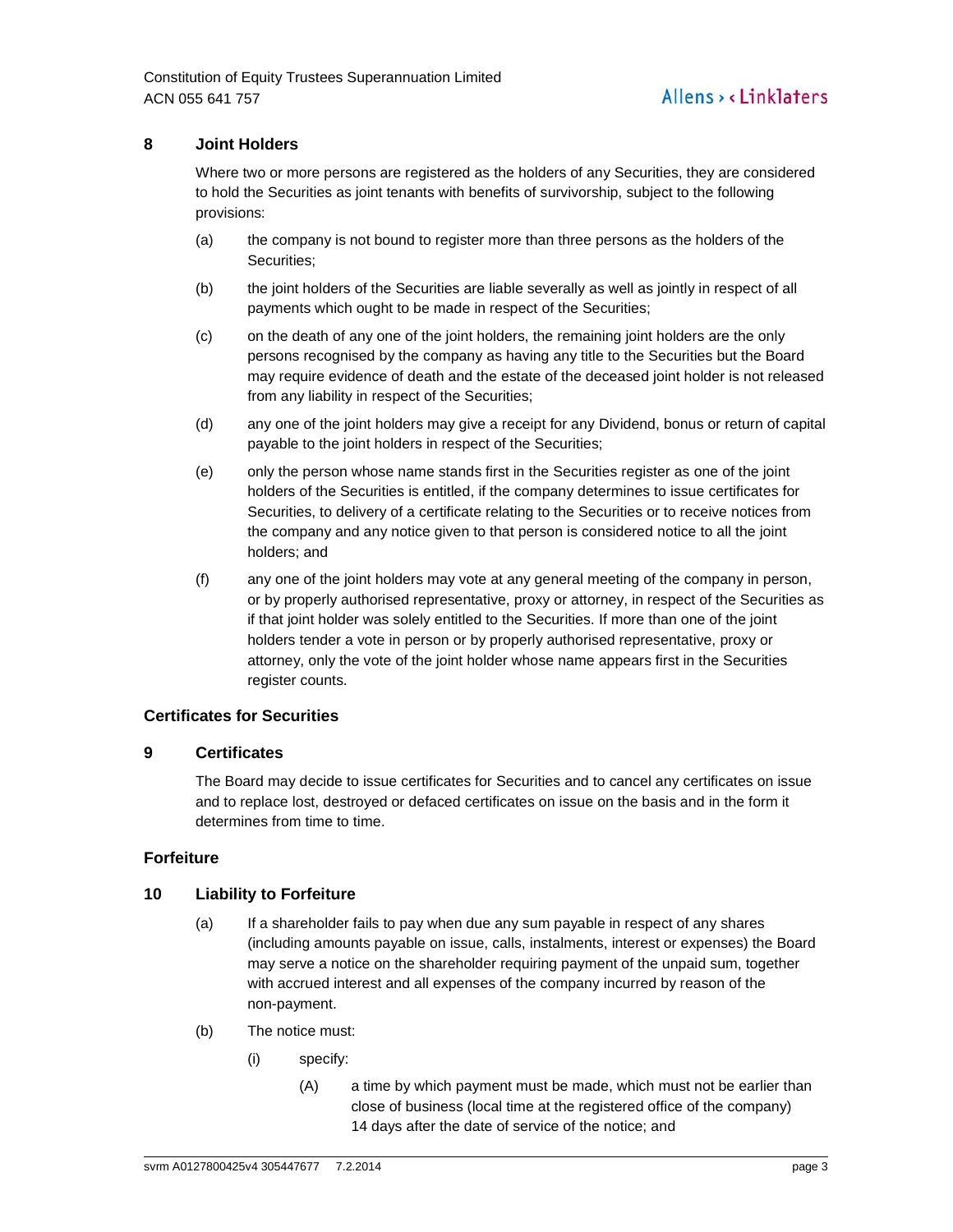- (B) the required manner of payment; and
- (ii) state that the shares are liable to be forfeited, if payment is not made as required by the notice.

# **11 Power to Forfeit**

If the requirements of a notice with respect to a share under rule 10 are not complied with, then at any time the share may be forfeited by a resolution of the Board to that effect unless, before the resolution the payment required by the notice is paid together with interest (if determined by the Board) at the rate determined by the Board.

# **12 Consequences of Forfeiture**

- (a) A person whose shares have been forfeited:
	- (i) ceases to be a shareholder in respect of the forfeited shares at the time and on the date of the passing of a resolution of the Board approving the forfeiture;
	- (ii) has no claims or demands against the company in respect of those shares including any Dividends;
	- (iii) has no other rights incident to the shares; and
	- (iv) unless otherwise approved by the company in general meeting, remains liable to pay to the company all money that, at the date of forfeiture, was payable by the person to the company in respect of the shares (including, if the Board determines, interest from the date of forfeiture at the rate the Board determines). The Board may enforce the payment of all or any part of the money as it determines.
- (b) If any amounts due in respect of any shares (including amounts payable on issue, calls, instalments, interest or expenses) are unpaid by the shareholder:
	- (i) the shareholder is not entitled to any rights or privileges as a shareholder;
	- (ii) the company is entitled to set off any amount owed by it to the shareholder against the amounts the shareholder owes to it; and
	- (iii) the company may refuse to register a transfer of the shares.
- (c) Nothing in this rule 12 affects any other right or remedy of the company against the shareholder or anyone else.

# **13 Notice of Forfeiture**

When any share is forfeited, the company will note it in the share register and notify the affected shareholder. Failure to do so does not invalidate the forfeiture. At any time before any forfeited share is cancelled or reissued, the Board may annul the forfeiture on any conditions it determines.

# **14 Reissue of Forfeited Shares**

- (a) Subject to applicable law, the Board may reissue the forfeited shares in any manner it determines and, to the extent permitted by law, with or without any money previously paid on the shares being credited as paid up.
- (b) Unless otherwise agreed, the acquirer of a reissued share is:
	- (i) discharged from liability for any calls which may have been due before the reissue of the forfeited share; and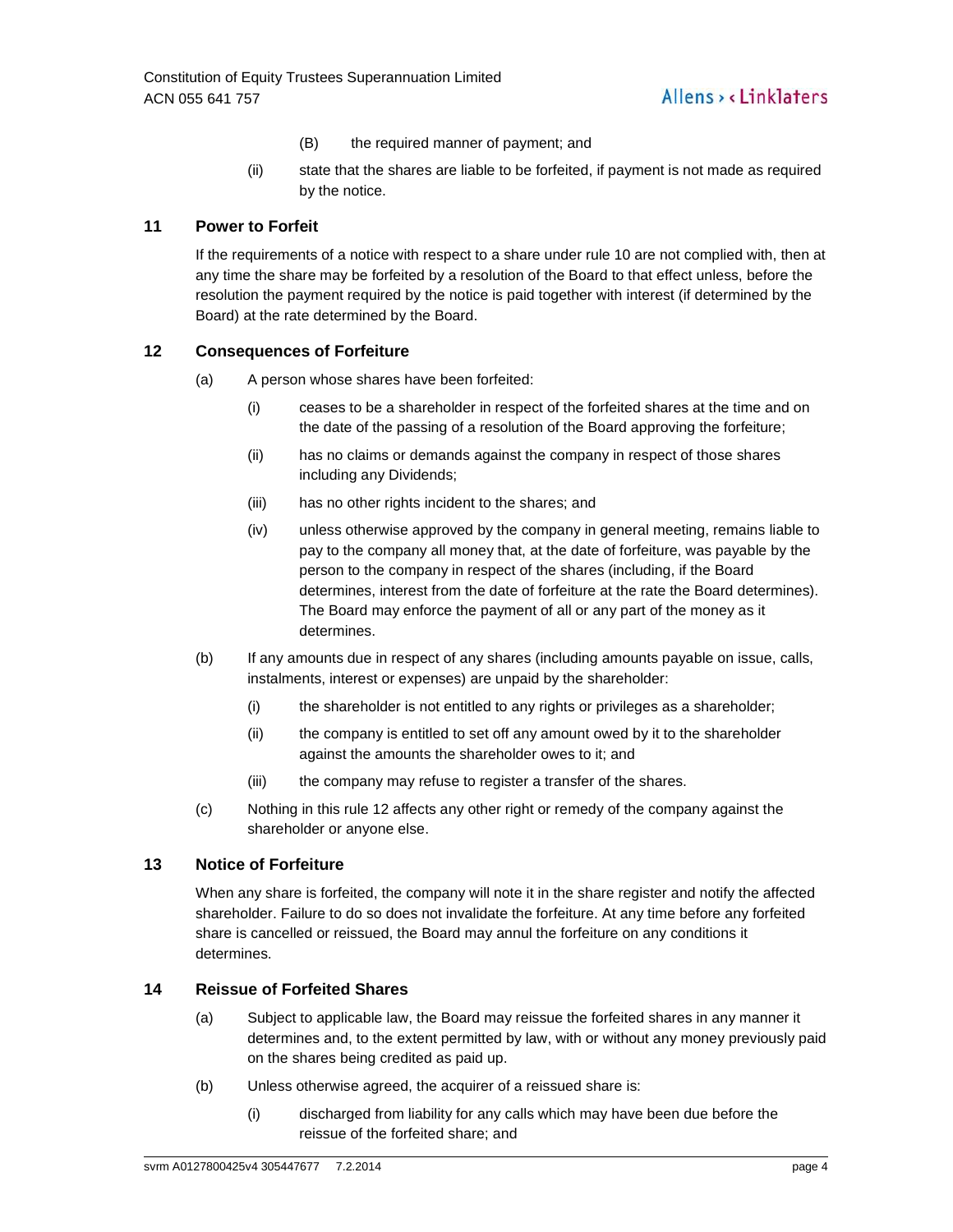- (ii) not bound to see to the application of any money paid as consideration.
- (c) Subject to the terms of issue of the forfeited shares, the proceeds from the acquisition of the reissued shares must be applied to pay:
	- (i) first, the company's expenses of the reissue;
	- (ii) then, any expenses necessarily incurred in respect of the forfeiture; and
	- (iii) then, the calls or other sums payable to the company in respect of the forfeited shares that are due and unpaid.

The balance, if any, must be paid to the person whose shares were forfeited.

# **15 Transfers After Forfeiture and Sale**

- (a) The company may:
	- (i) receive the consideration (if any) given for a forfeited share on any sale or disposition of the share; and
	- (ii) effect a transfer of the share in favour of the person to whom the share is sold or disposed of.
- (b) On the completion of the transfer, the transferee is to be registered as the holder of the share and is not bound to see to the application of any money paid as consideration.

#### **Payments by the Company**

# **16 Payments by the Company**

- (a) If the law of any place imposes or purports to impose any immediate or future or possible liability on the company to make any payments or empowers any government or taxing authority or government official to require the company to make any payment:
	- (i) in respect of any Securities held either jointly or solely by any holder;
	- (ii) in respect of any transfer of those Securities;
	- (iii) in respect of any interest, Dividends, bonuses or other moneys due or payable or accruing or which may become due or payable to the holder by the company on or in respect of any Securities; or
	- (iv) for or on account or in respect of any holder of Securities,

then rules 16(b) and 16(c) apply, in addition to any right or remedy the company may otherwise have.

- (b) The company is fully indemnified by:
	- (i) the holder;
	- (ii) the holder's trustee, executor or administrator; or
	- (iii) any person who becomes registered as the holder of the Securities on the distribution of the deceased holder's estate.
- (c) The company may recover any moneys paid as described in rule 16(a), which exceeded any Dividend, bonus or other money then due or payable by the company to the holder, together with interest at a rate the Board may determine from time to time from the date of payment to the date of repayment, as a debt due from:
	- (i) the holder;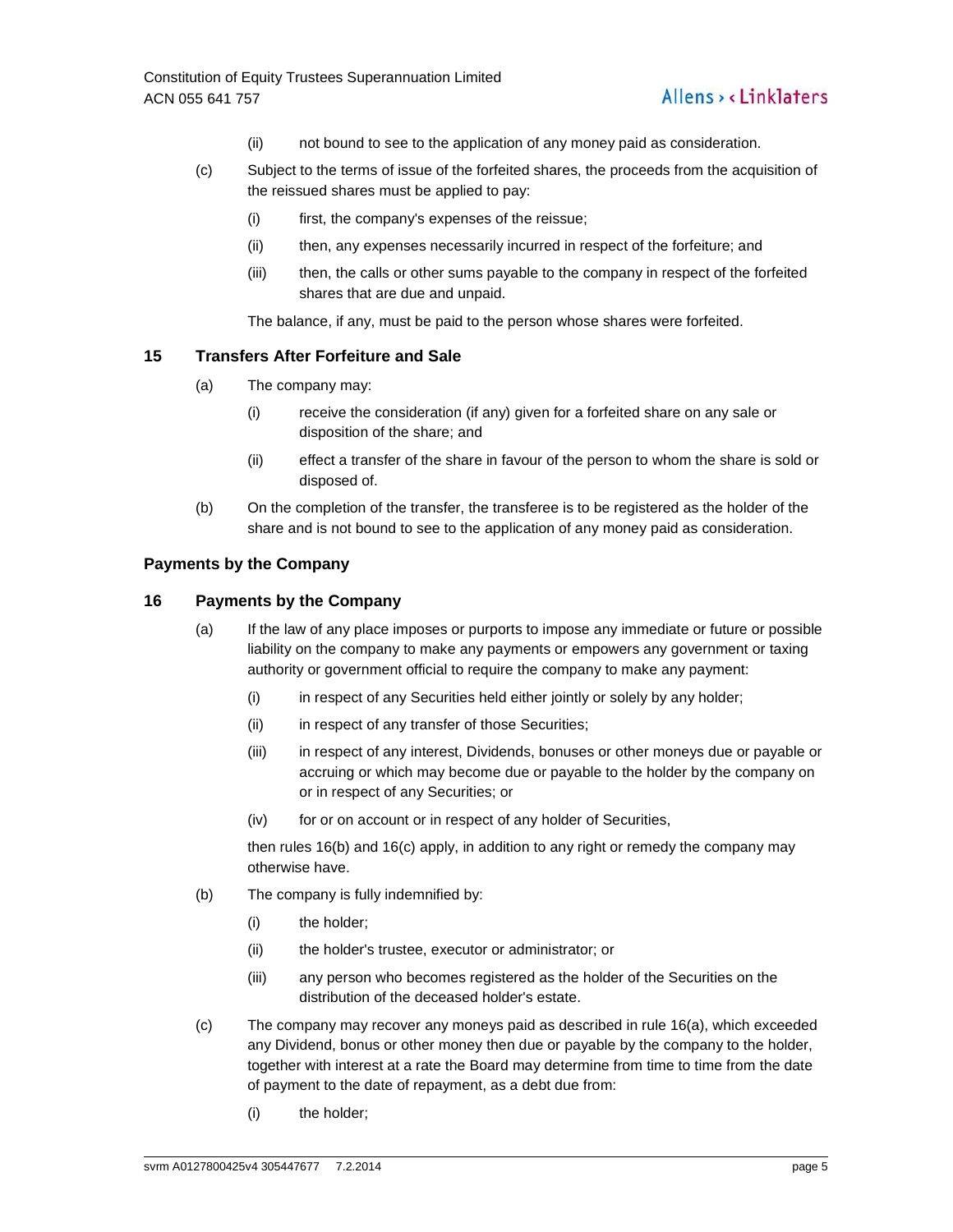- (ii) the holder's trustee, executor or administrator; or
- (iii) any person who becomes registered as holder of the Securities on the distribution of the deceased holder's estate.
- (d) The Board may:
	- (i) exempt a Security from all or part of this rule 16; and
	- (ii) waive or compromise all or part of any payment due to the company under this rule 16.

#### **Call on Shares and Interest on Sums Due to the Company**

#### **17 Board's Power to Make Calls**

- (a) Subject to the terms of issue of any shares, the Board may make calls on the relevant shareholders in respect of any money unpaid on the shares.
- (b) Each shareholder must pay the amount of the call on that shareholder's shares in the manner, by the time or times, and at the place, specified by the Board.
- (c) The Board may revoke or postpone a call.
- (d) A call may be required to be paid by instalments.
- (e) A call is made at the time of or as specified in the resolution of the Board authorising the call.
- (f) The non-receipt of a notice of a call by, or the accidental omission to give notice of a call to, any shareholder does not invalidate the call.
- (g) If the Board thinks fit, the company may receive from any shareholder all or any part of the moneys unpaid on all or any of the shares held by that shareholder beyond the sums actually called up and then due and payable either as a loan repayable or as a payment in advance of calls. The company may pay interest on the moneys advanced at the rate and on the terms agreed by the Board and the shareholder paying the sum in advance.

#### **18 Interest on Unpaid Amounts**

- (a) If a sum called or otherwise payable to the company in respect of a share is not paid before or on the day for payment, the person from whom the sum is due must pay:
	- (i) interest on the sum from the due date to the time of actual payment at the rate determined by the Board; and
	- (ii) any costs and expenses incurred by the company by reason of non-payment or late payment of the sum.
- (b) The Board may waive payment of some or all of the interest, costs and expenses under rule 18(a).

# **19 Differentiation between Holders**

The Board may differentiate on the issue of shares between the holders as to the amount of calls to be paid and the times of payment.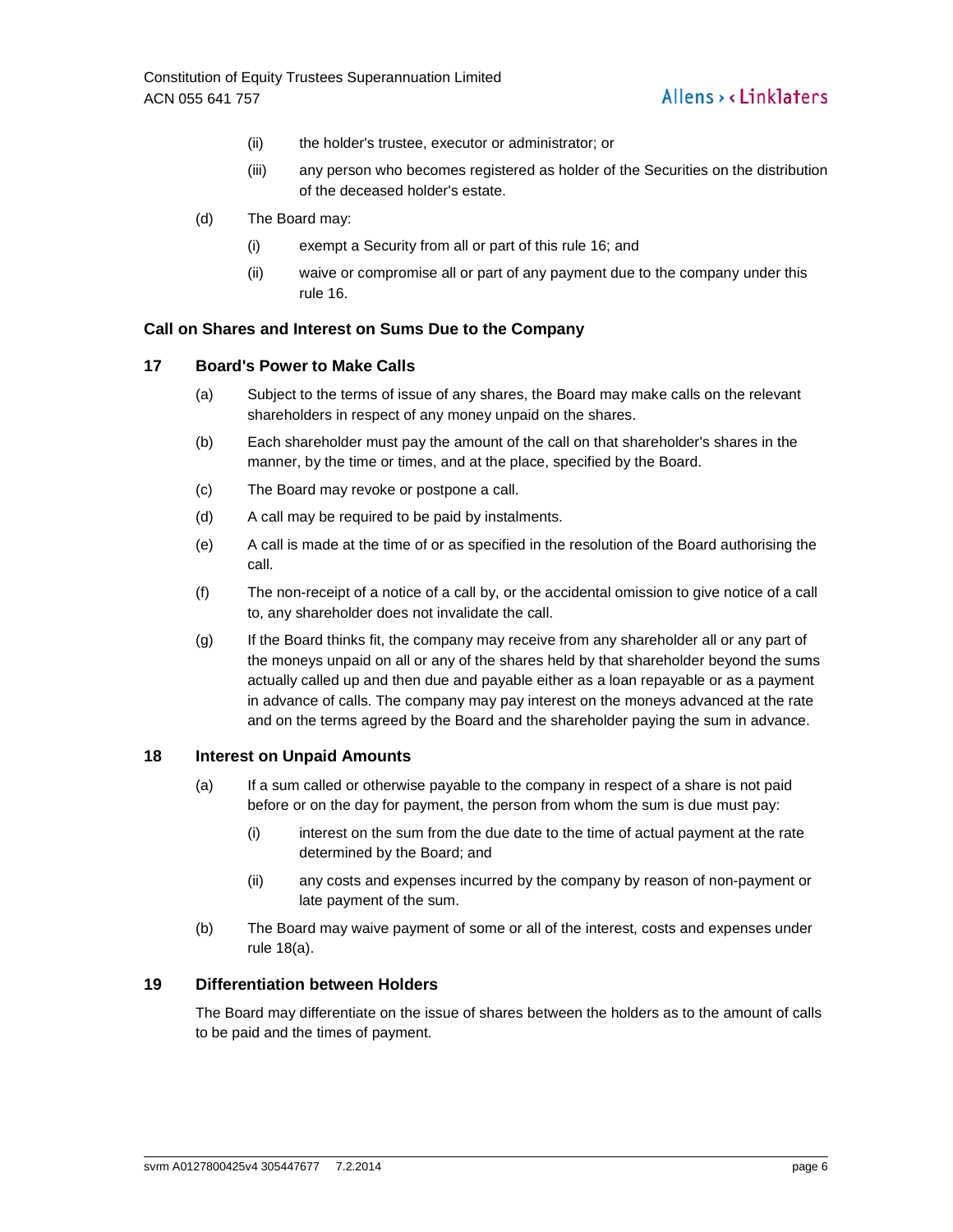# **Transfer of Securities**

# **20 Transfers**

- (a) No transfer of any Securities may be registered unless a proper instrument of transfer, in writing in the usual or common form or in any form the Board may prescribe or in a particular case accept, signed by the transferor and the transferee and properly stamped (if necessary) is delivered to the company (but the Board may dispense with the execution of the instrument by the transferee if the Board thinks fit).
- (b) The transferor is considered to remain the holder of the Securities transferred until the name of the transferee is entered on the Securities register.

# **21 Board may Refuse to Register**

Subject to rule 22, the Board may in its discretion refuse to register any transfer of Securities and may decline to give its reasons and grounds for doing so. The decision of the Board relating to the registration of a transfer is absolute. Failure to give notice of refusal to register any transfer as may be required under the Corporations Act does not invalidate the decision of the Board.

# **22 Board must Register Certain Transfers**

Despite any other provision of this Constitution, the Board must register a transfer of Securities in accordance with this Constitution where the transferor or the transferee is a person entitled to the benefit of any mortgage or charge granted in respect of those Securities or any receiver, receiver and manager, agent or attorney appointed or purported to be appointed under that mortgage or charge, or any person who has purchased those Securities as a result of the exercise of a person's rights under that mortgage or charge.

# **23 Transfer and Certificate**

- (a) Every transfer must be left for registration at the registered office of the company or any other place the Board determines. Unless the Board otherwise determines either generally or in a particular case, the transfer is to be accompanied by the certificate for the Securities to be transferred. In addition, the transfer is to be accompanied by any other evidence that the Board may require to prove the title of the transferor, the transferor's right to transfer the Securities, execution of the transfer or compliance with the provisions of any applicable laws.
- (b) Subject to rule 23(a), the certificate specifying the Securities in respect of which registration is required must be delivered to the company for cancellation, on each application to register the transfer of any Securities or to register any person as the holder in respect of any Securities transmitted to that person by operation of law or otherwise. The certificate is considered to have been cancelled on such registration.
- (c) Each transfer that is registered may be retained by the company for any period determined by the Board, after which the company may destroy it.
- (d) Without limiting any other entitlement the company may have to charge fees, the company may charge a reasonable fee in relation to any transfer of Securities or the issue of any certificates for Securities.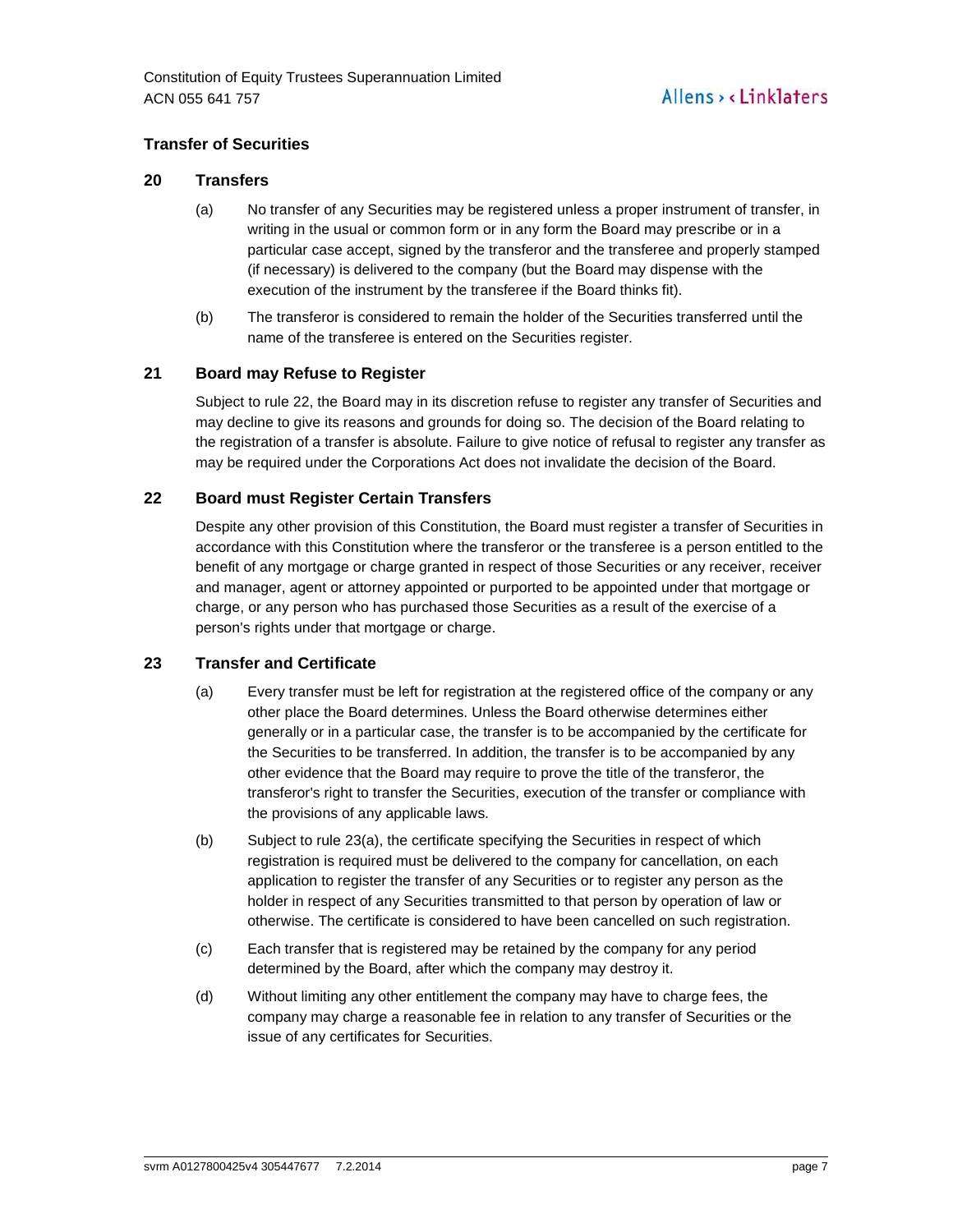# **24 Suspension of Transfers**

The registration of transfers of Securities of the company may be suspended at any time and for any period as the Board may from time to time decide. The aggregate of those periods must not exceed 30 days in any calendar year.

# **Transmission of Securities**

# **25 Transmission on Death**

- (a) Where a Security holder dies:
	- (i) the legal personal representatives of the deceased, where the Security holder was a sole holder or a joint holder holding as a tenant in common; and
	- (ii) the survivor or survivors, where the Security holder was a joint holder,

are the only persons recognised by the company as having any title to the Security holder's interest in the Securities (as the case may be).

- (b) Subject to the Corporations Act, the Board may require evidence of a Security holder's death as it determines.
- (c) This rule 25 does not release the estate of a deceased joint holder from any liability in respect of any Security that had been jointly held by the holder with other persons.

# **26 Transmission by Operation of Law**

A person (a **transmittee**) who establishes to the satisfaction of the Board that the right to any Securities has devolved on the transmittee by will or by operation of law may be registered as a holder in respect of the Securities or may (subject to the provisions in this Constitution relating to transfers) transfer the Securities. The Board has the same right to refuse to register the transmittee as if the transmittee was the transferee named in a transfer presented for registration.

# **Alteration of Capital**

# **27 Power to Alter Share Capital**

The company may reduce or alter its share capital in any manner provided for by the Corporations Act. The Board may do anything that is required to give effect to any resolution authorising reduction or alteration of the share capital of the company and, without limitation, may make provision for the issue of fractional certificates or the sale of fractions of shares and the distribution of net proceeds as it thinks fit.

# **General Meetings**

#### **28 General Meetings**

- (a) A Director may convene a general meeting of the company whenever the Director thinks fit.
- (b) Any Director may cancel or postpone any meeting convened by that Director by notice in writing to all persons who were entitled to receive notice of that meeting, except where the cancellation or postponement would be contrary to the Corporations Act. Any failure to give notice of cancellation or postponement does not invalidate the cancellation or postponement or any resolution passed at a postponed general meeting.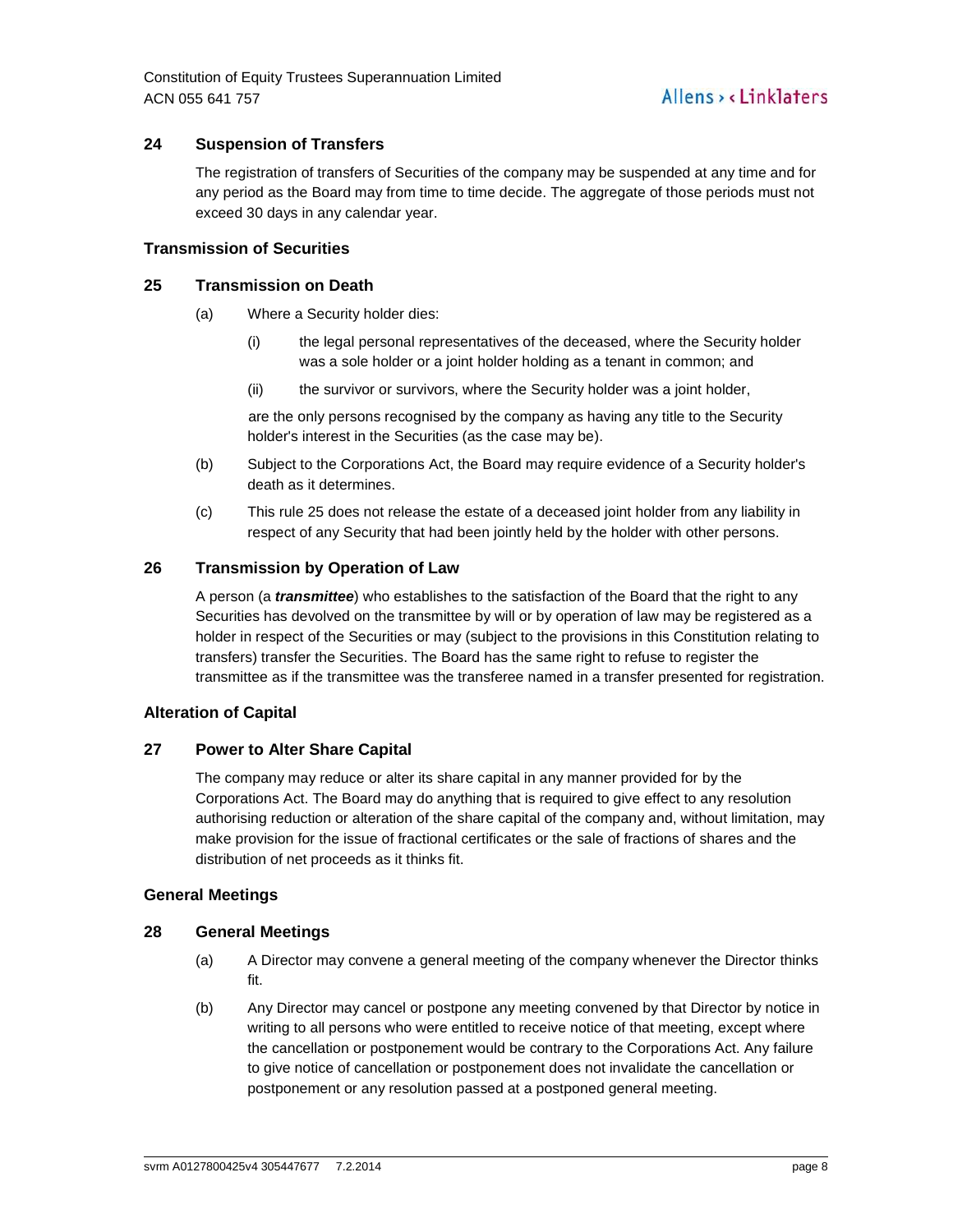# **29 Notice of General Meetings**

- (a) Where the Board has called a general meeting, notice of the meeting may be given in the form and manner in which the Board determines, subject to the Corporations Act.
- (b) The non-receipt of a notice convening a general meeting by, or the accidental omission to give notice to, any person entitled to receive notice does not invalidate the proceedings at or any resolution passed at the meeting.

# **30 Business of Annual and Other General Meetings**

- (a) The business of an annual general meeting of the company includes:
	- (i) to receive and consider the accounts and reports required by the Corporations Act to be laid before each annual general meeting;
	- (ii) to elect Directors;
	- (iii) when relevant to appoint an auditor and to fix the auditor's remuneration; and
	- (iv) to transact any other business that, under this Constitution or the Corporations Act, is required to be transacted at any annual general meeting.

The business of an annual general meeting may also include any other business that may be transacted at a general meeting.

(b) No person may move at any general meeting either any resolution (except in the form set out in the notice of meeting) or any amendment of any resolution, except with the approval of the Board, with the permission of the chair of the meeting or under the Corporations Act.

# **31 Quorum for General Meetings**

- (a) No business may be transacted at any general meeting except, subject to rule 32, the election of a chair of the meeting unless a quorum of shareholders is present at the time when the meeting proceeds to business.
- (b) Except as otherwise provided in this Constitution, two Shareholders Present constitutes a quorum.
- (c) If there is not a quorum at a general meeting within 30 minutes after the time specified in the notice of the meeting, the meeting is dissolved unless the chair of the meeting or the Board adjourns the meeting to a date, time and place determined by that chair or the Board. If no quorum is present at any adjourned meeting within 30 minutes after the time for the meeting, the meeting is dissolved.
- (d) Nothing in this Constitution limits the company's power to pass a resolution without a general meeting in accordance with the Corporations Act.

# **32 Conduct of General Meetings**

- (a) Subject to rule 32(b), the chair of the Board is entitled to preside as chair at every general meeting.
- (b) Where a general meeting is held and:
	- (i) there is no chair of the Board; or
	- (ii) the chair of the Board is not able to be present at the meeting or is not present within 15 minutes after the time appointed for the meeting, or despite being so present is unable or unwilling to act as chair of the meeting,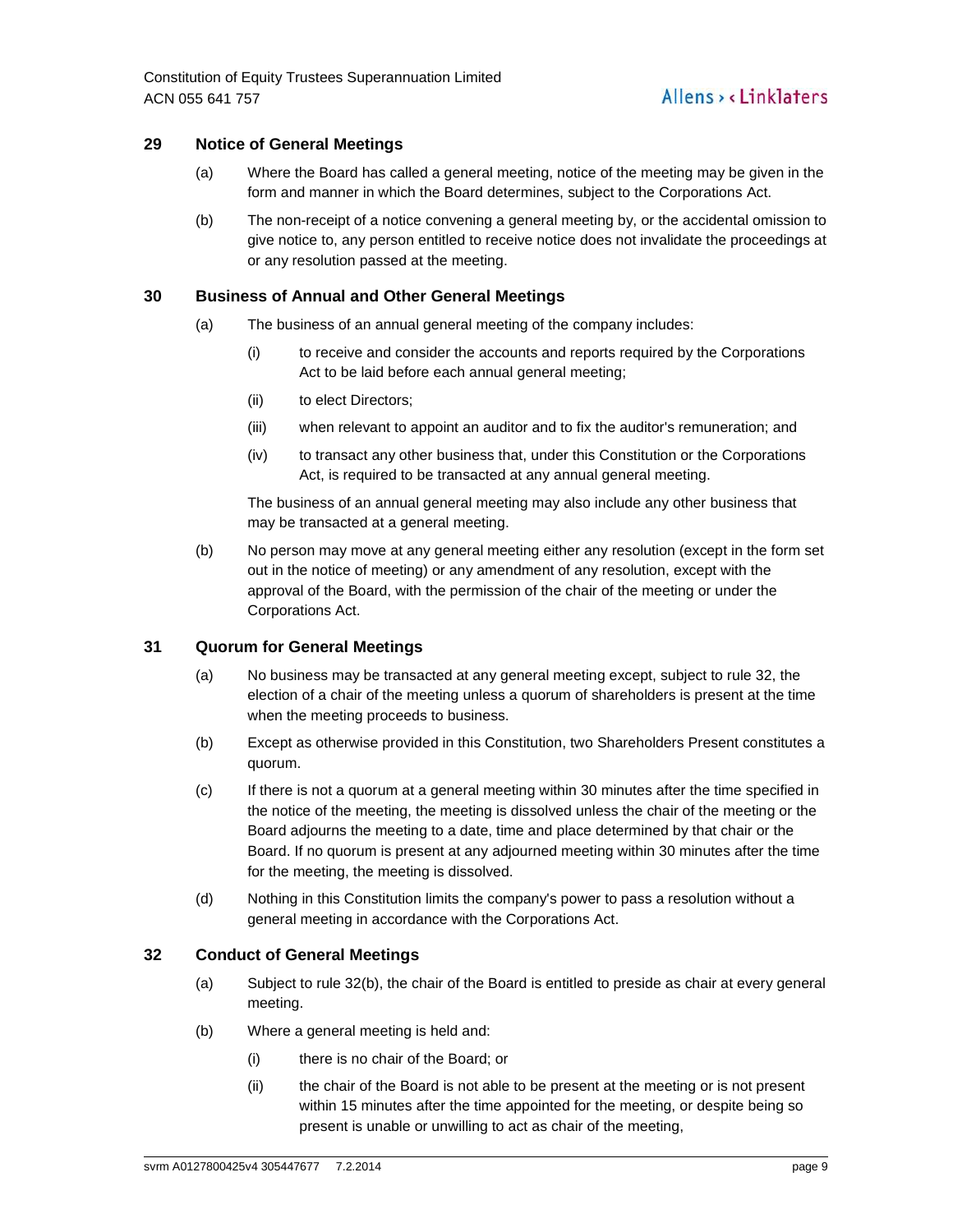# Allens > < Linklaters

the deputy chair of the Board is entitled to chair the meeting or, if the circumstances in rule 32(b)(i) or 32(b)(ii) apply to the deputy chair of the Board, the Directors present may choose one of their number or, in the absence of all Directors or if none of the Directors present wish to act, the Shareholders Present may elect one of their number, to be chair of the meeting.

- (c) The general conduct of each general meeting of the company and the procedures to be adopted at the meeting are as determined at, during or prior to the meeting by the chair of the meeting.
- (d) The chair of a general meeting of the company may make rulings without putting the question (or any question) to a vote if that chair considers action is required to ensure the orderly conduct of the meeting.
- (e) The chair of a general meeting of the company may require the adoption of any procedures that are in that chair's opinion necessary or desirable for the proper and orderly casting or recording of votes at the meeting, whether on a show of hands or on a poll.
- (f) The chair of a general meeting of the company or a person acting with that chair's authority may require any person who wishes to attend the meeting to comply with searches, restrictions or other security arrangements that chair or a person acting with that chair's authority considers appropriate. The chair of the meeting or a person acting with that chair's authority may refuse entry to any person who does not comply with the arrangements, any person who possesses a recording or broadcasting device without the consent of that chair or a person acting with that chair's authority, or any person who possesses an article which that chair or a person acting with that chair's authority considers to be dangerous, offensive or liable to cause disruption.
- (g) If at any time the chair of a general meeting of the company considers it necessary or desirable for the proper and orderly conduct of the meeting, that chair may demand the cessation of debate or discussion on any business, question, motion or resolution being considered by the meeting and require the business, question, motion or resolution to be put to a vote of the Shareholders Present.
- (h) Any determination by the chair of a general meeting in relation to matters of procedure (including any procedural motions moved at, or put to, the meeting) or any other matter arising directly or indirectly from the business is final (including any procedural motions moved at, or put to, the meeting). Any challenge to a right to vote (whether on a show of hands or on a poll) or to a determination to allow or disregard a vote may only be made at the meeting and may be determined by the chair of the meeting whose decision is final.
- (i) If a person purports to cast a vote at a general meeting in contravention of the Corporations Act, the chair of the meeting may determine that the vote be disregarded and treated as not having been cast.
- (j) Nothing contained in this rule 32 limits the powers conferred on a chair of a general meeting by law.

# **33 Acting Chair**

(a) If during any general meeting the chair of the meeting acting under rule 32 is unwilling to chair any part of the proceedings, that chair may withdraw during the relevant part of the proceedings and may nominate any person who immediately before the general meeting was a Director or who has been nominated for election as a Director at the meeting to be acting chair of the meeting during the relevant part of the proceedings. On the conclusion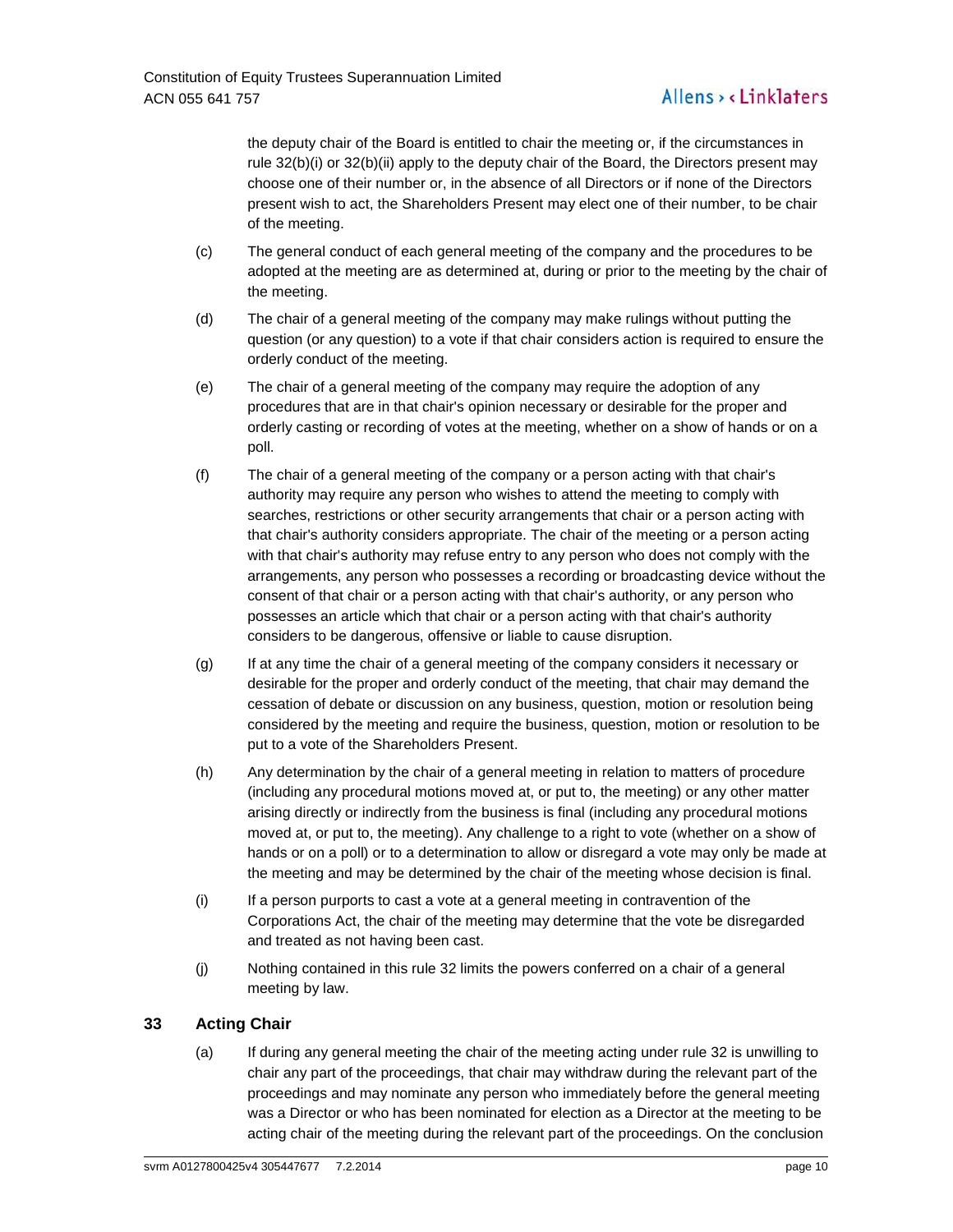of the relevant part of the proceedings the acting chair of the meeting is to withdraw and the chair of the meeting acting under rule 32 is to resume to chair the meeting.

(b) Where an instrument of proxy appoints the chair of a general meeting as proxy for the part of the proceedings for which an acting chair of the meeting has been nominated, the instrument of proxy is taken to be in favour of that acting chair for the relevant part of the proceedings.

# **34 Adjournment of General Meetings**

- (a) During the course of a general meeting the chair of the meeting may adjourn the meeting or any business, motion, question or resolution being considered or remaining to be considered by the meeting or any debate or discussion either to a later time at the same meeting or to an adjourned meeting to be held at the time and place determined by that chair.
- (b) If the chair of a general meeting exercises a right of adjournment of the meeting under this rule 34, that chair has the sole discretion to decide whether to seek the approval of the Shareholders Present to the adjournment and, unless that chair exercises that discretion, no vote may be taken by the Shareholders Present in respect of the adjournment.
- (c) No business may be transacted at any adjourned general meeting other than the business left unfinished at the meeting from which the adjournment took place.

# **35 Voting at General Meetings**

- (a) Each question submitted to a general meeting is to be decided by a show of hands of the Shareholders Present and entitled to vote, unless a poll is demanded.
- (b) Unless a poll is demanded, a declaration by the chair of a general meeting following a vote on a show of hands at the meeting that a resolution has been passed or lost is conclusive.
- (c) At any general meeting, a poll may be demanded by a shareholder in accordance with the Corporations Act (and not otherwise) or by the chair of the meeting. No poll may be demanded on the election of a chair of the meeting or, unless that chair otherwise determines, the adjournment of the meeting. A demand for a poll may be withdrawn.

# **36 Special Meetings**

All the provisions of this Constitution as to general meetings apply to any special meeting of any class of shareholders that may be held under the operation of this Constitution or the Corporations Act.

# **37 Procedure for Polls**

- (a) When demanded at a general meeting, a poll may be taken in the manner and at the time that the chair of the meeting directs.
- (b) The result of a poll may be announced in the manner and at the time (whether during the relevant meeting or afterwards) that the chair of the meeting considers appropriate.
- (c) The result of a poll is the resolution of the meeting at which the poll was demanded.
- (d) The demand for a poll does not prevent a meeting from continuing for the transaction of any business other than that on which a poll has been demanded. Subject to rules 34 and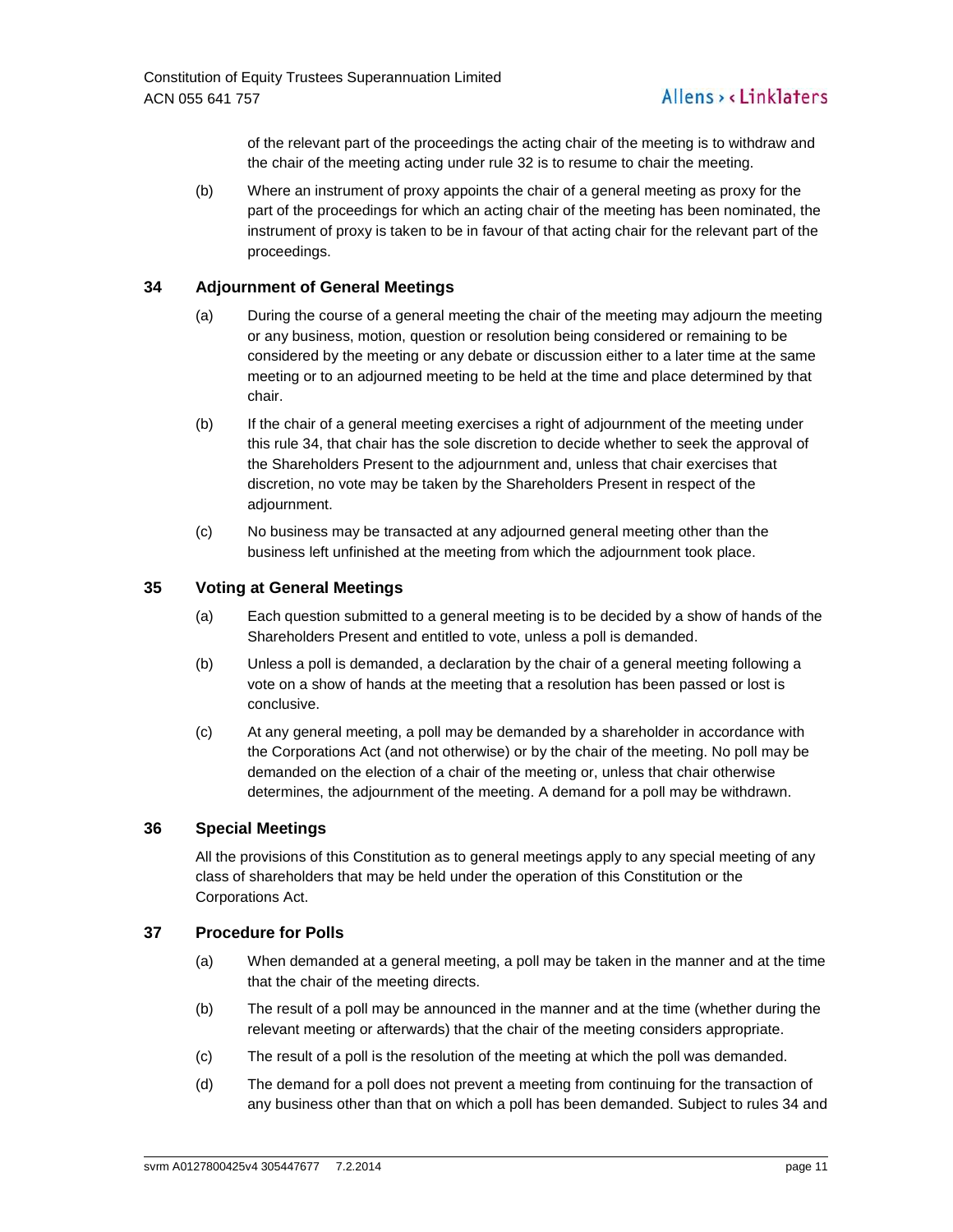35(c), a poll demanded on any question of adjournment is to be taken at the meeting and without adjournment.

# **38 Chair does not have Casting Vote**

In the case of an equality of votes on a show of hands or on a poll, at or for the purposes of a general meeting of the company, the chair of the meeting does not have a casting vote in addition to any vote to which that chair may be entitled as a shareholder or as a proxy, attorney or properly appointed representative of a shareholder.

# **39 Representation and Voting of Shareholders**

Subject to this Constitution and any rights or restrictions for the time being attached to any class or classes of shares:

- (a) at meetings of shareholders or a class of shareholders each shareholder entitled to attend and vote may:
	- (i) attend and vote in person; or
	- (ii) be represented and vote by proxy, by attorney or (where the shareholder is a body corporate) by representative;
- (b) a shareholder may only vote by one of the permitted methods in rule 39(a) in respect of a share although, without limiting rule 42(b), a shareholder may attend and participate in a meeting even though the shareholder has previously appointed a proxy or attorney in respect of that meeting;
- (c) on a show of hands in respect of a resolution:
	- (i) subject to rules  $39(c)$ (ii) and  $39(c)$ (iii), each Shareholder Present has one vote;
	- (ii) where a shareholder has appointed more than one person as representative, proxy or attorney for the shareholder, none of the representatives, proxies or attorneys is entitled to vote; and
	- (iii) where a person is entitled to vote because of rule  $39(c)(i)$  in more than one capacity, that person is entitled only to one vote; and
- (d) on a poll in respect of a resolution, subject to rule 39(b), only Shareholders Present may vote and every Shareholder Present having the right to vote on the resolution has:
	- (i) one vote for each fully paid share they hold; and
	- (ii) in the case of a partly paid share, that fraction of a vote equivalent to the proportion that the amount paid up on that shareholder's share bears to the total amount paid and payable for that share. Amounts paid in advance of a call are ignored when calculating the proportion.

#### **40 Restriction on Voting Rights**

A shareholder is not entitled to attend or vote at a general meeting or to be counted for the purpose of constituting a quorum unless all calls and other sums presently payable by the shareholder in respect of shares have been paid.

A shareholder is not entitled:

(a) to be counted for the purpose of constituting a quorum at a general meeting unless the shareholder holds at least one share upon which no calls and no other sums are presently payable by the shareholder to the company; and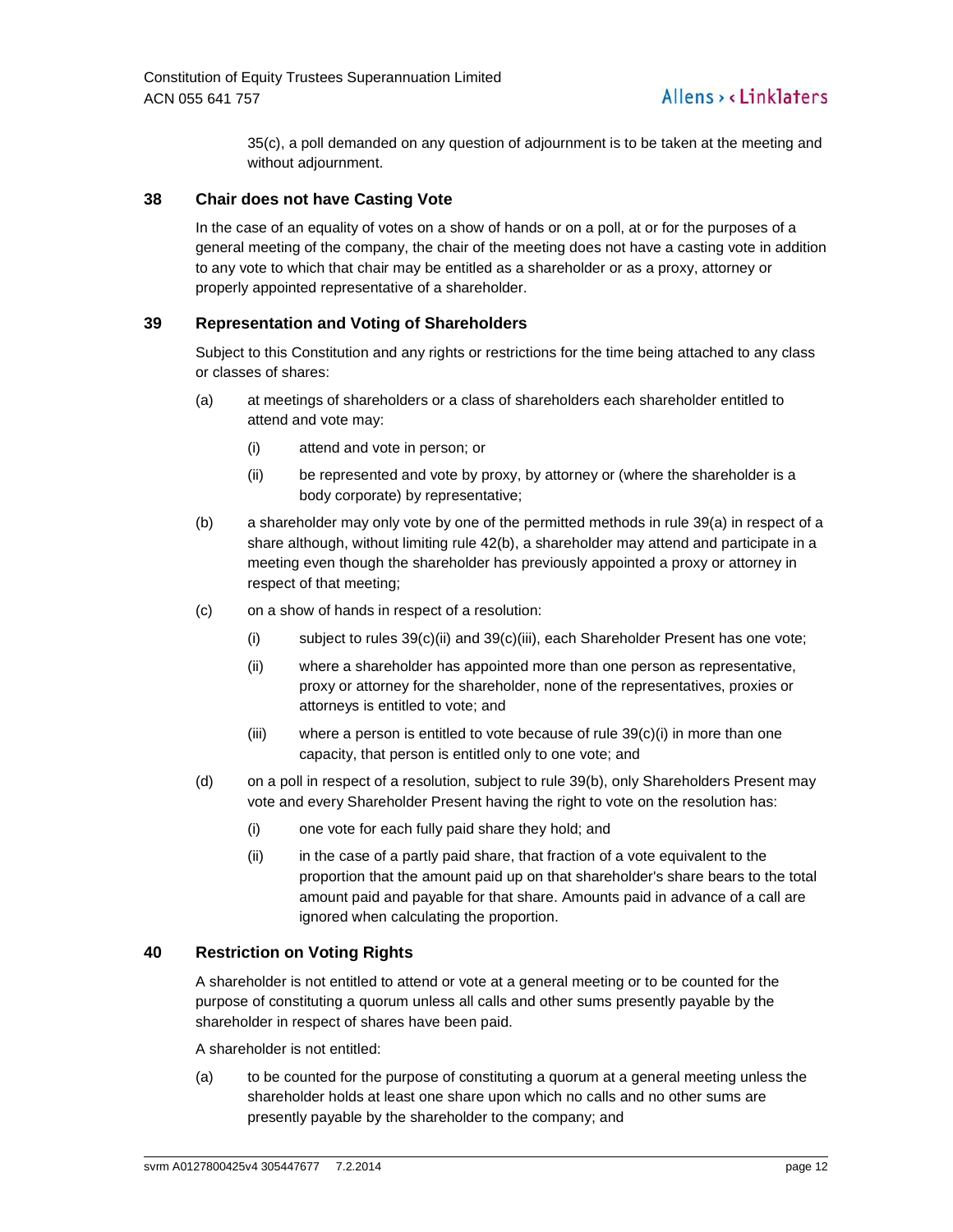(b) to vote at a general meeting in respect of a share upon which any calls or other sums are presently payable by the shareholder to the company.

# **41 Form of Proxy**

- (a) A shareholder who is entitled to attend and vote at a meeting of the company may appoint a person as a proxy to attend and vote for the shareholder in accordance with the Corporations Act but not otherwise. A proxy appointed in accordance with the Corporations Act to attend and vote may exercise the rights of the shareholder on the basis and subject to the restrictions provided in the Corporations Act but not otherwise.
- (b) A form of appointment of a proxy is valid if it is in accordance with the Corporations Act or in any form (including electronic) that the Board may prescribe or accept.
- (c) Any form of appointment of a proxy under this rule 41 that is incomplete may be completed by a Secretary on the authority of the Board and the Board may authorise completion of the form by the insertion of the name of any Director as the person in whose favour the proxy is given.
- (d) Where a notice of meeting provides for electronic lodgement of proxy appointment forms, a form lodged at the electronic address specified in the notice is taken to have been received at the registered office of the company and validated by the shareholder if there is compliance with the requirements set out in the notice.

# **42 Validity of Proxies, Attorneys and Representatives**

- (a) A vote exercised in accordance with the terms of an instrument of proxy, a power of attorney or other relevant instrument of appointment is valid despite:
	- (i) the previous death or unsoundness of mind of the principal;
	- (ii) the revocation of the instrument (or of the authority under which the instrument was executed) or the power; or
	- (iii) the transfer of the share in respect of which the instrument or power is given,

if no notice in writing of the death, unsoundness of mind, revocation or transfer (as the case may be) has been received by the company at its registered office at least 48 hours (or any shorter period as the Board may permit or specified by the Corporations Act) before the commencement of the meeting or adjourned meeting at which the instrument is used or the power is exercised.

- (b) A proxy or attorney is not revoked by the principal attending and taking part in the relevant meeting unless the principal actually votes at the meeting on a resolution for which the proxy or attorney is proposed to be used.
- (c) Voting instructions given by a shareholder to a Director or employee of the company who is appointed as proxy (**Company Proxy**) are valid only if contained in the form of appointment of the Company Proxy. If a shareholder wishes to give a Company Proxy appointed by the shareholder new instructions or variations to earlier instructions, the new or varied instructions are only valid if either they are received at the registered office of the company at least 48 hours before the meeting or adjourned meeting by a notice in writing signed by the shareholder or they are otherwise validated by the shareholder in a manner acceptable to the Board in its discretion prior to the commencement of the meeting.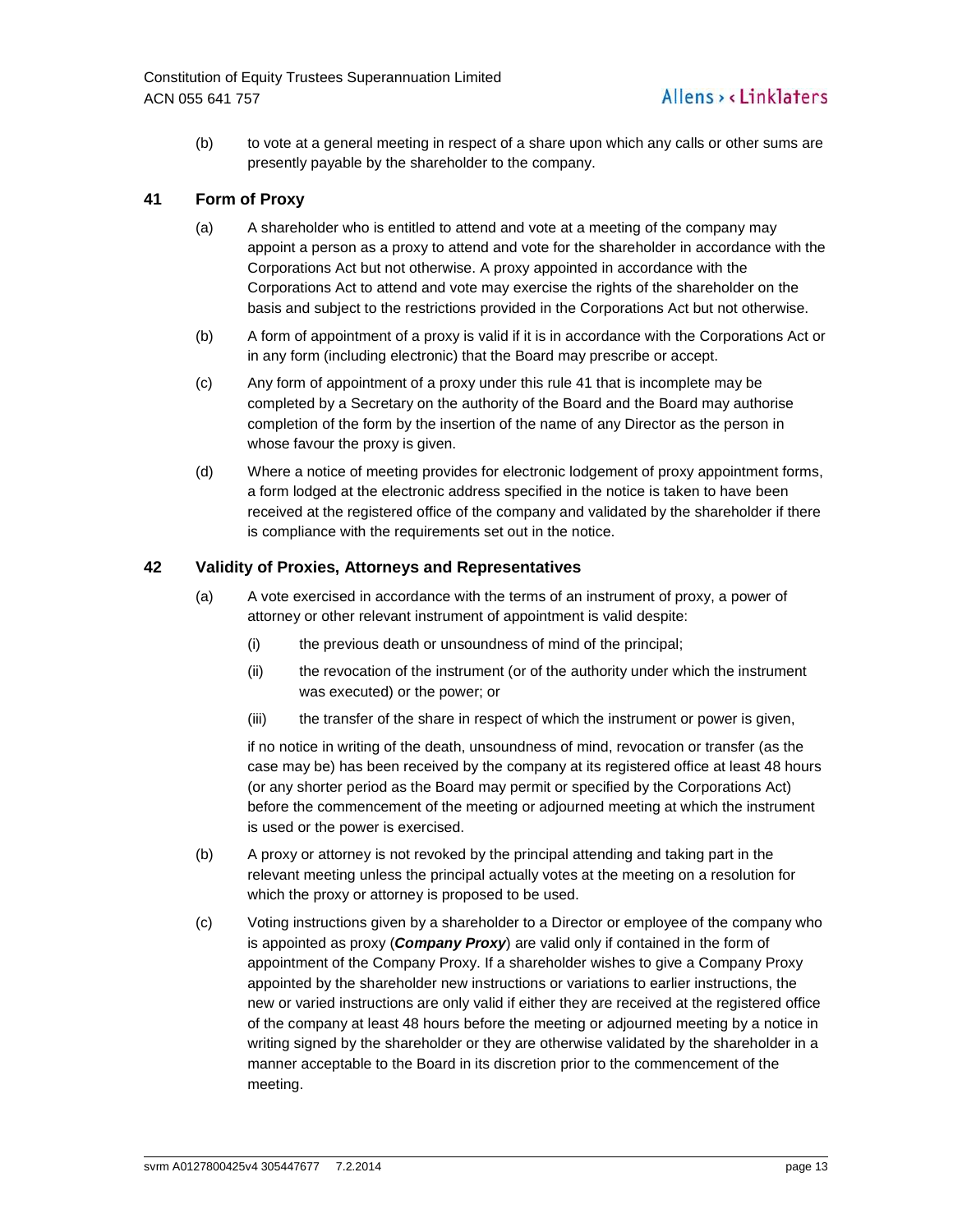# **Appointment, Removal and Remuneration of Directors**

#### **43 Number of Directors**

- (a) All Directors are to be natural persons.
- (b) The number of Directors (not including alternate Directors) must not be less than three nor more than ten (or, subject to rule 44(c), such lower number that the Board may determine from time to time in accordance with the Corporations Act, provided that the Board may not reduce the number below the number of Directors in office at the time of the reduction).
- (c) A majority of Directors for the time being in office must be persons who are residents of Australia. Any election or appointment of a Director or Directors which would have the effect of creating amongst the Directors for the time being in office a majority who are not persons who are residents of Australia shall be void.
- (d) Notwithstanding any other provision in this Constitution, any vacancy in the minimum number of Directors must be filled within 90 days after the vacancy occurs.

# **44 Appointment and Removal of Directors**

- (a) The company in general meeting may by resolution appoint any person as a Director either to fill a casual vacancy or as an addition to the Board, provided that the number of Directors (not including alternate Directors) does not exceed the maximum number determined under rule 43(b).
- (b) No person other than a Director vacating office under rule 44(c) is eligible to be elected a Director at any general meeting unless a notice of the person's candidature (signed by the person) is given to the company at its registered office at least 35 Business Days before the meeting (or, in the case of a meeting that shareholders have requested the Board to call, 30 Business Days).
- (c) The Board may at any time appoint any person as a Director either to fill a casual vacancy or as an addition to the Board, provided that the number of Directors (not including alternate Directors) does not exceed ten. Any Director appointed under this rule 44(c) may hold office only until the end of the next annual general meeting of the company and is then eligible for election at that meeting without needing to give any prior notice of an intention to submit for election.

# **45 No Share Qualification for Directors**

Directors are not required to hold shares in the capital of the company.

#### **46 Remuneration of Directors**

- (a) The Directors may be paid for their services as Directors.
- (b) Any remuneration for services to be paid under rule 46(a) is to be paid out of the funds of the company. Each Director may be paid a sum per annum (accruing from day to day) determined by the company in general meeting or approved by the shareholders unanimously. The Board may determine to suspend, reduce or postpone payment of any remuneration if it thinks fit. The expression **remuneration** in this rule does not include any amount that may be paid by the company under any of rules 46(e), 46(f), 48 and 74.
- (c) A Director who is remunerated as an executive Director must not be paid fees under rule 46(a).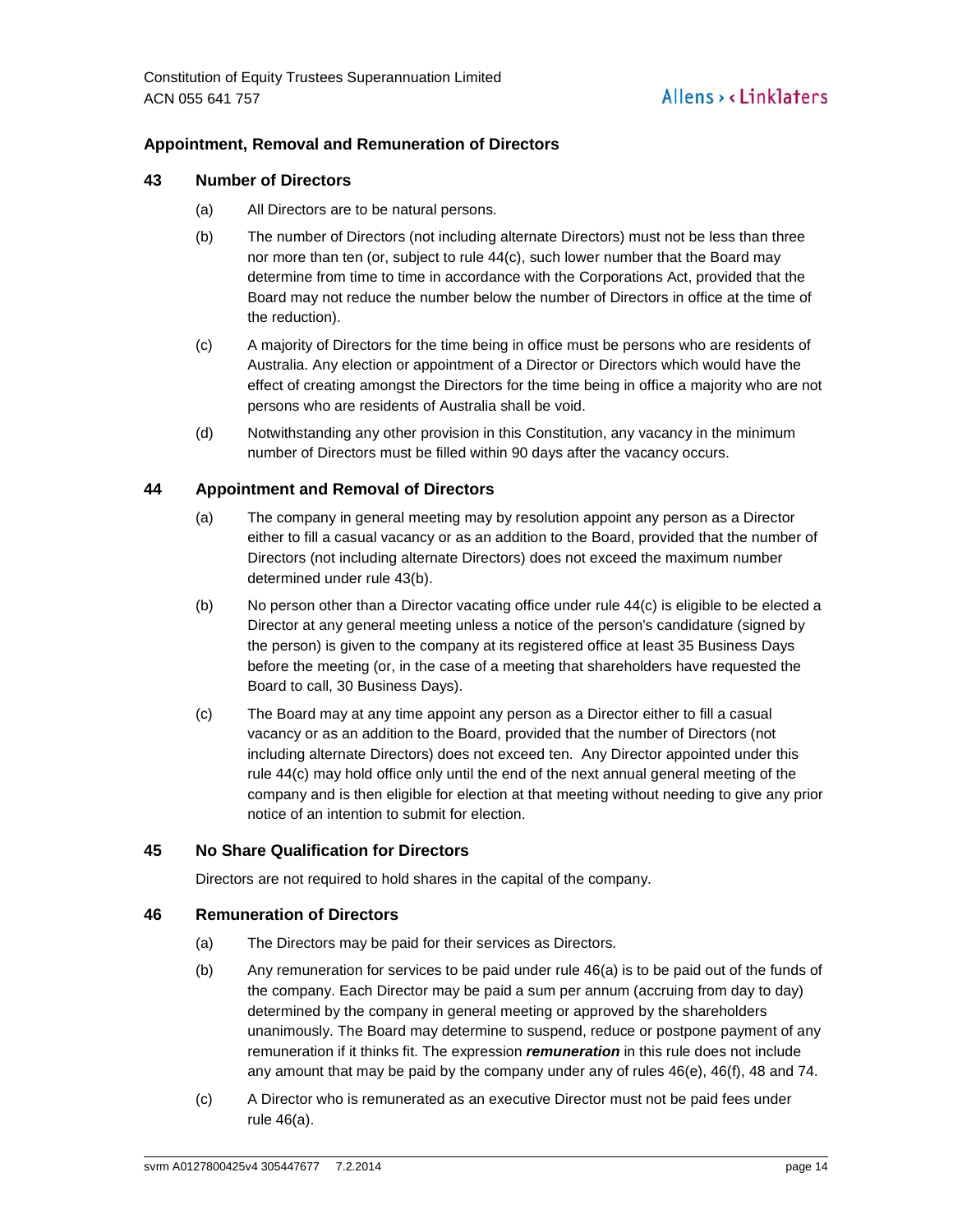Constitution of Equity Trustees Superannuation Limited ACN 055 641 757

# Allens > < Linklaters

- (d) The remuneration to which a Director is entitled may be provided to a Director in cash or in any other form as is agreed between the company and the Director. A Director may elect to forgo some or all of the Director's entitlement to cash remuneration in favour of another agreed form of remuneration and vice versa, provided the total cost to the company of that Director's remuneration is not increased above the maximum amount for that Director under rule 46(b).
- (e) The Directors are also entitled to be paid or reimbursed for all travelling and other expenses properly incurred by them in attending and returning from any meeting of the Board or of a committee of the Board or any general meeting of the company, or otherwise in connection with the business or affairs of the company.
- (f) If any Director, with the approval of the Board, performs extra services or makes any special exertions for the benefit of the company, the Board may approve the payment to that Director of special and additional remuneration as the Board determines having regard to the value to the company of the extra services or special exertions. Any special or additional remuneration must not include a commission on or percentage of profits or operating revenue or turnover.
- (g) An executive Director may be appointed on terms as to remuneration, tenure of office and otherwise as may be determined by the Board.
- (h) Subject to the Corporations Act, a Director may be engaged by the company in any other capacity (other than auditor) and may be appointed on such terms as to remuneration, tenure of office and otherwise as may be determined by the Board.

# **47 Vacation of Office of Director**

- (a) In addition to the circumstances in which the office of a Director becomes vacant under the Corporations Act, the office of a Director becomes vacant if the Director:
	- (i) becomes of unsound mind or a person whose person or estate is liable to be dealt with in any way under the law relating to mental health;
	- (ii) resigns by notice in writing to the company;
	- (iii) is absent without the consent of the Board from meetings of the Board held during a continuous period of six months; or
	- (iv) dies.
- (b) The office of a Director who is an employee of the company or any of its subsidiaries is terminated on the Director ceasing to be employed but the person concerned is eligible for reappointment or re-election as a Director.

# **48 Retirement Allowance for Directors**

- (a) Subject to the Corporations Act, the company may pay, provide or make any payment, pension, retiring allowance or other benefit (whether in the form of Securities, securities in any other corporation or otherwise) to any Director or a director of a subsidiary or any other person in connection with the Director's retirement, resignation from or loss of office or death while in office.
- (b) Subject to rule 48(a) the Board may:
	- (i) make contracts or arrangements with a Director or a person about to become a Director or a director of a subsidiary under which the Director or any person nominated by the Director is paid or provided with a payment, pension, retiring allowance or other benefit (whether in the form of Securities, securities in any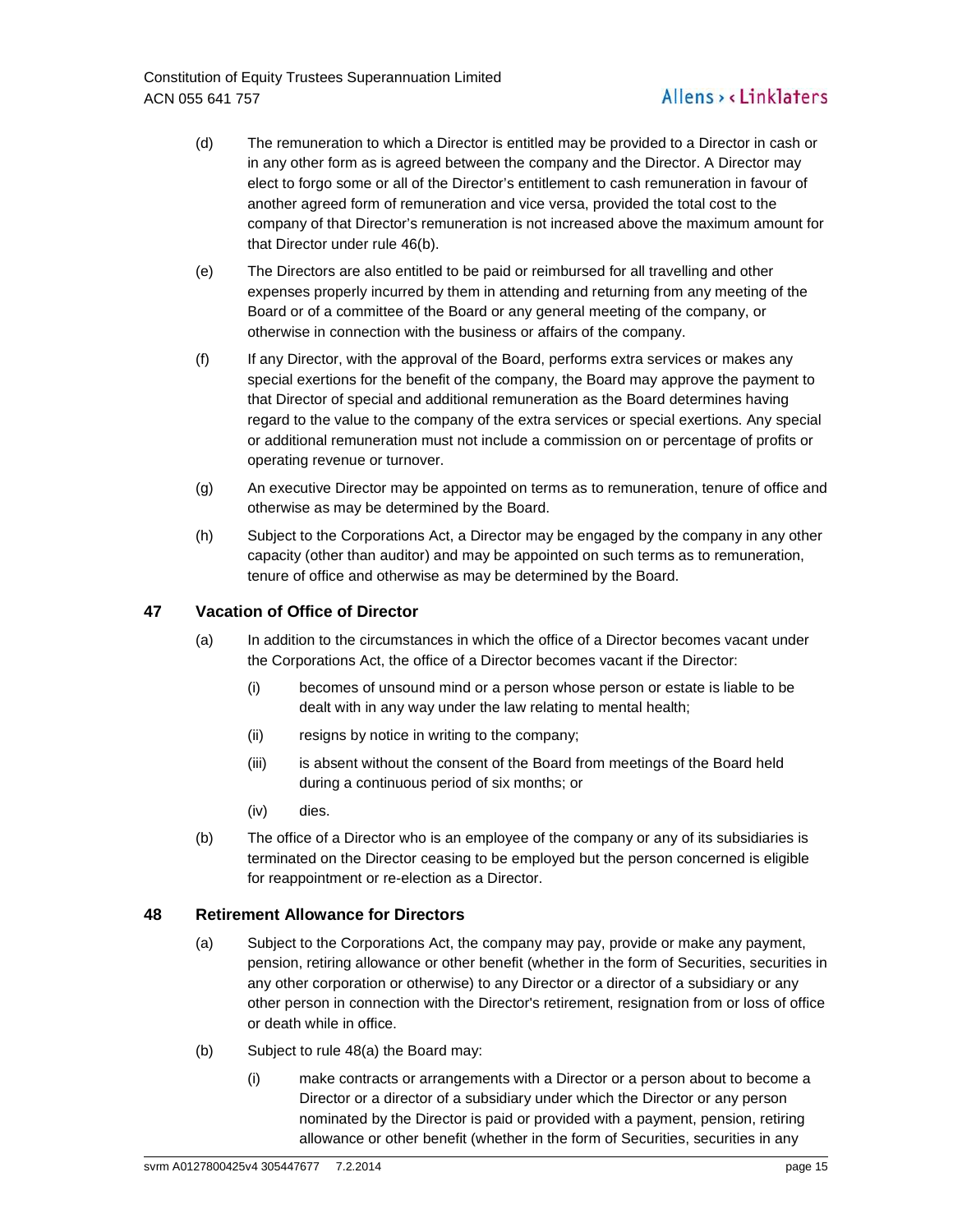# Allens > < Linklaters

other corporation or otherwise) on or after the Director or person about to become a Director or a director of a subsidiary ceases to hold office for any reason; and

- (ii) establish any fund or scheme to provide payments, pensions, retiring allowances or other benefits (whether in the form of Securities, securities in any other corporation or otherwise) for:
	- (A) Directors or directors of any subsidiary, on them ceasing to hold office; or
	- (B) any person including a person nominated by the Director or a director of a subsidiary, in the event of the Director's or director's death while in office,

and from time to time pay to the fund or scheme any sum as the company considers necessary to provide those benefits.

(c) Without limiting rules 48(a) and 48(b), the company may pay superannuation contributions for each Director to the extent necessary for the avoidance or minimisation of any penalty, charge, tax, or other impost on the company under any applicable legislation which imposes a penalty, charge, tax or other impost on employers if a minimum level of superannuation contributions is not paid for an employee (within the meaning of the legislation).

# **49 Directors May Lend to the Company**

Any Director may lend money to the company at interest with or without security or may, for a commission or profit, guarantee the repayment of any money borrowed by the company or underwrite or guarantee the subscription of Securities or securities of any corporation in which the company may be interested without being disqualified in respect of the office of Director and without being liable to account to the company for the commission or profit.

# **50 Exercise of Voting Power in Other Corporations**

The Board may exercise the voting power conferred by the shares in any corporation held or owned by the company as the Board determines (including the exercise of the voting power in favour of any resolution appointing the Directors or any of them directors of that corporation or voting or providing for the payment of remuneration to the directors of that corporation) and a Director may vote in favour of the exercise of those voting rights, despite the fact that the Director is, or may be about to be appointed, a director of that other corporation and may be interested in the exercise of those voting rights.

#### **51 Alternate Directors**

Subject to this Constitution, each Director may appoint any person approved by a majority of the other Directors to act as an alternate Director in the Director's place, either for a stated period or until the happening of a specified event, whenever by absence or illness or otherwise the Director is unable to attend to duties as a Director. The appointment must be in writing and signed by the Director and a copy of the appointment must be given to the registered office of the company or to a meeting of the Board. The appointment takes effect on approval by a majority of the other Directors or, where the approval has been granted, at any later time specified in the appointment. The following provisions apply to any alternate Director:

(a) the appointment of the alternate Director is terminated or suspended on receipt at the registered office of the company of notice in writing from the Director by whom the alternate Director was appointed;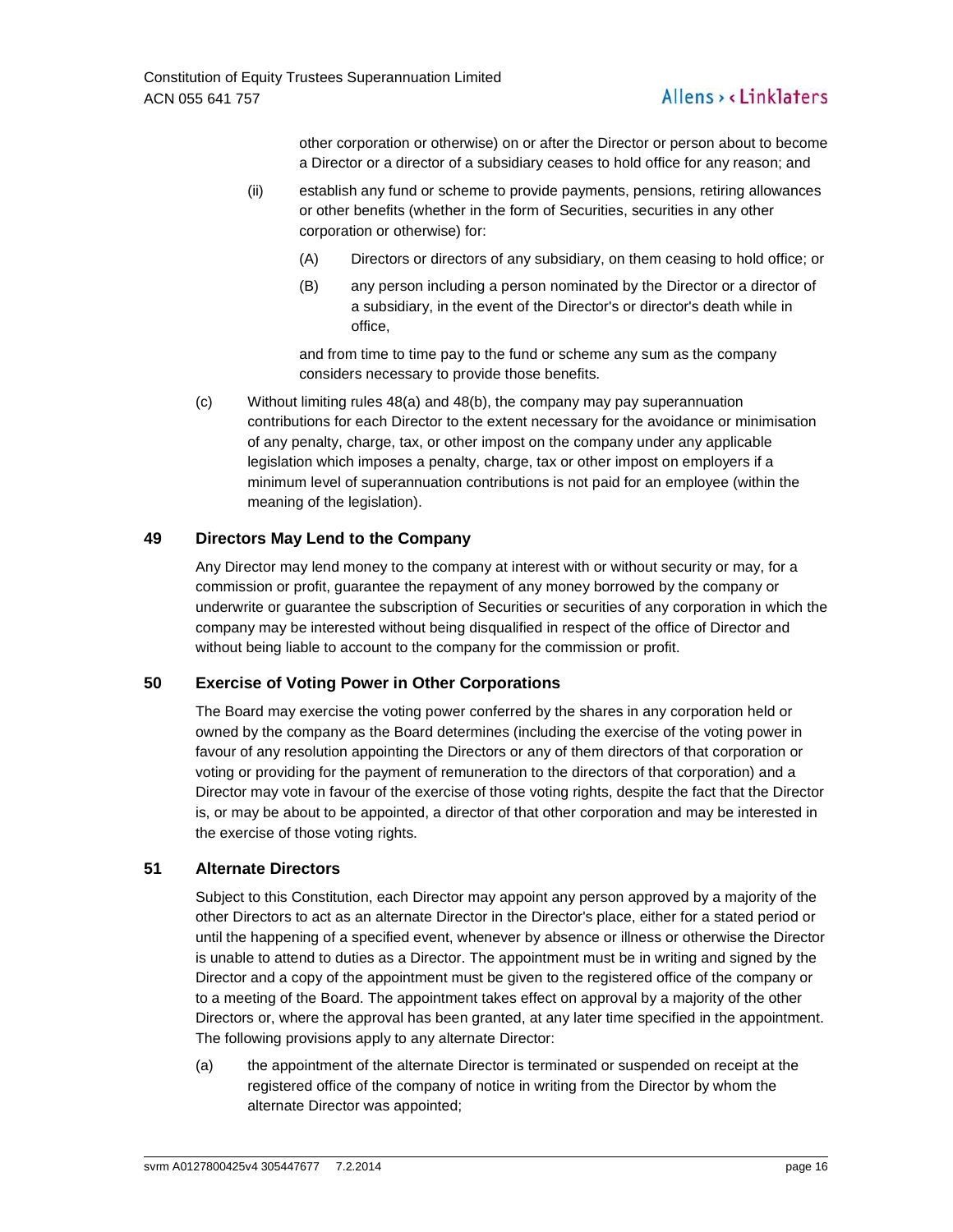- (b) the alternate Director is entitled to receive notice of meetings of the Board and to attend and vote at the meetings if the Director by whom the alternate Director was appointed is not present;
- (c) the alternate Director is entitled to exercise all the powers (except the power to appoint an alternate Director) and perform all the duties of a Director, to the extent the Director by whom the alternate Director was appointed has not exercised or performed them or they have not been limited by the instrument appointing the alternate Director;
- (d) the alternate Director is not, unless the Board otherwise determines, (without affecting the right to reimbursement for expenses under rule 46(e)) entitled to receive any remuneration as a Director from the company, and any remuneration (not including remuneration authorised by the Board or reimbursement for expenses) paid to the alternate Director as a Director by the company is to be deducted from the remuneration of the Director by whom the alternate Director was appointed;
- (e) unless previously terminated, the office of the alternate Director is terminated on the death of, or termination of office by, the Director by whom the alternate Director was appointed;
- (f) the alternate Director is not to be taken into account in determining the number of Directors; and
- (g) the alternate Director is, while acting as a Director, responsible to the company for the alternate Director's own acts and defaults and is not the agent of the Director by whom the alternate Director was appointed.

#### **Managing Director and Powers of the Board**

# **52 Appointment of a Managing Director**

- (a) The Board may appoint one or more Directors to the office of Managing Director for the period and on the terms as it determines. Subject to the terms of any agreement entered into in a particular case, the Board may at any time revoke any such appointment, with or without cause.
- (b) If a person appointed as a Managing Director under this rule 52 ceases to be a Director, then the appointment automatically terminates, subject to any contrary determination by the Board.

# **53 Powers of the Board and Managing Director**

- (a) The business of the company is managed by the Board, which may exercise all powers of the company that are not, by the law or this Constitution, required to be exercised by the company in general meeting.
- (b) The Board may, on the terms and conditions and with any restrictions as it determines, delegate to a Managing Director any of the powers exercisable by it and may at any time withdraw, suspend or vary any of those powers conferred on the Managing Director.
- (c) Without limiting the generality of rule 53(a) and subject to the Corporations Act, the company has the power to:
	- (i) borrow money;
	- (ii) charge any property or business of the company or all or any of its uncalled capital;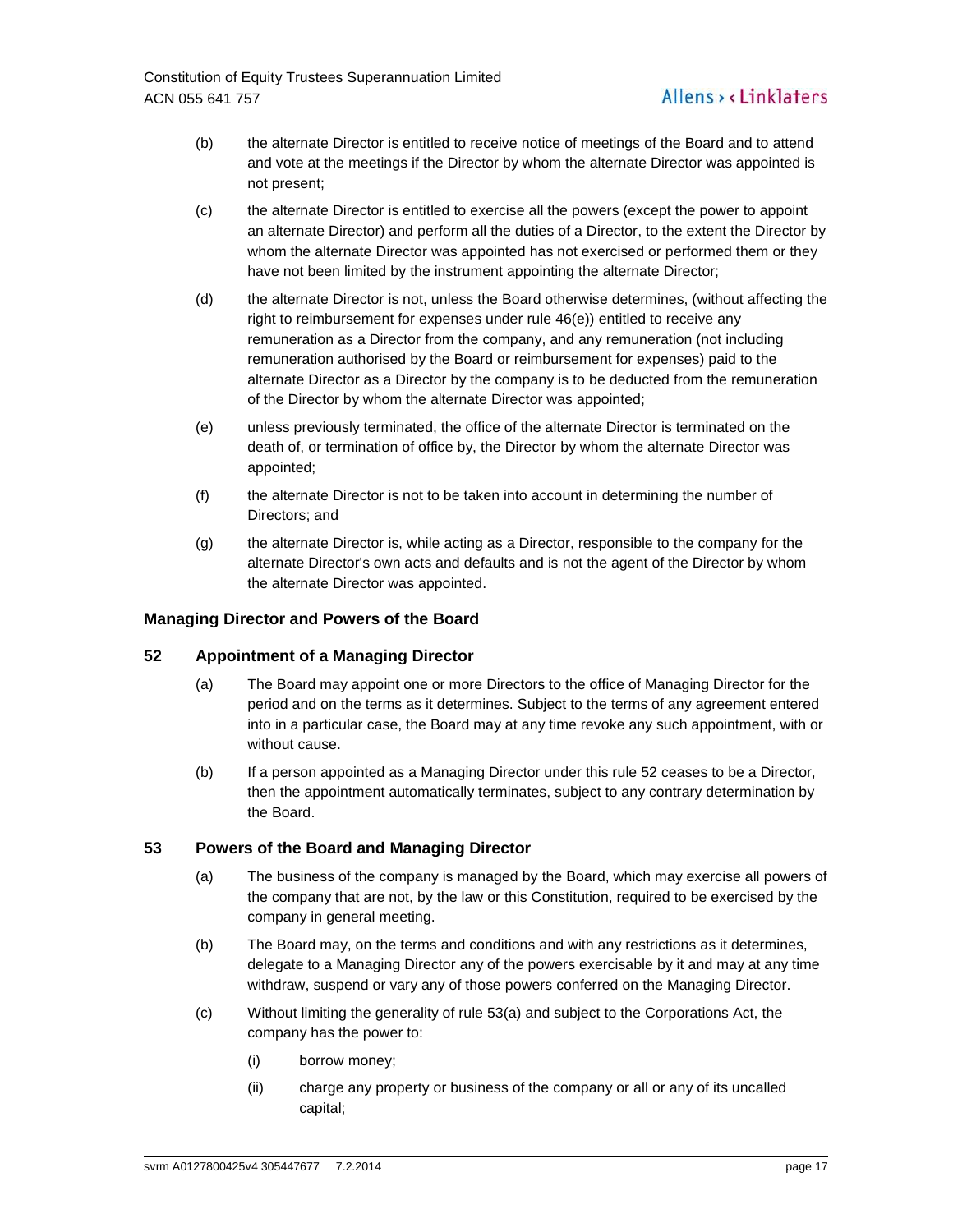- (iii) issue debentures or give any other security for a debt, liability or obligation of the company or of any other person; and
- (iv) guarantee or to become liable for the payment of money or the performance of any obligation by or of any other person.

# **Proceedings of the Board**

# **54 Proceedings of the Board**

- (a) The Board may meet together for the dispatch of business and adjourn and otherwise regulate its meetings as it determines.
- (b) Until otherwise determined by the Board, two Directors form a quorum.
- (c) A Director may at any time, and a Secretary upon the request of a Director must, convene a meeting of the Board. A meeting of the Board may also be convened in any other manner determined by the Board from time to time.
- (d) Notice of meeting of the Board may be given by mail (electronic or otherwise), personal delivery, facsimile transmission or other electronic means to the usual place of business or residence of the Director or at any other address given to a Secretary by the Director or by any technology agreed by all the Directors.

# **55 Meetings of the Board by Technology**

- (a) For the purposes of the Corporations Act, each Director, by consenting to be a Director (or by reason of the adoption of this Constitution), consents to the use of each of the following technologies for holding a Board meeting:
	- (i) video;
	- (ii) telephone;
	- (iii) any other technology which permits each Director to communicate with every other Director; or
	- (iv) any combination of these technologies.

A Director may withdraw the consent given under this rule in accordance with the Corporations Act.

- (b) Where the Directors are not all in attendance at one place and are holding a meeting using technology and each Director can communicate with the other Directors:
	- (i) the participating Directors are, for the purpose of every provision of this Constitution concerning meetings of the Board, taken to be assembled together at a meeting and to be present at that meeting; and
	- (ii) all proceedings of the Board conducted in that manner are as valid and effective as if conducted at a meeting at which all of the participating Directors were physically present in the one location.

# **56 Chair of the Board**

- (a) The Board may elect one of their number as chair of the Board and another as deputy chair of the Board and may decide the period for which that chair and that deputy chair are to hold office as chair and deputy chair, respectively.
- (b) Where a meeting of the Board is held and: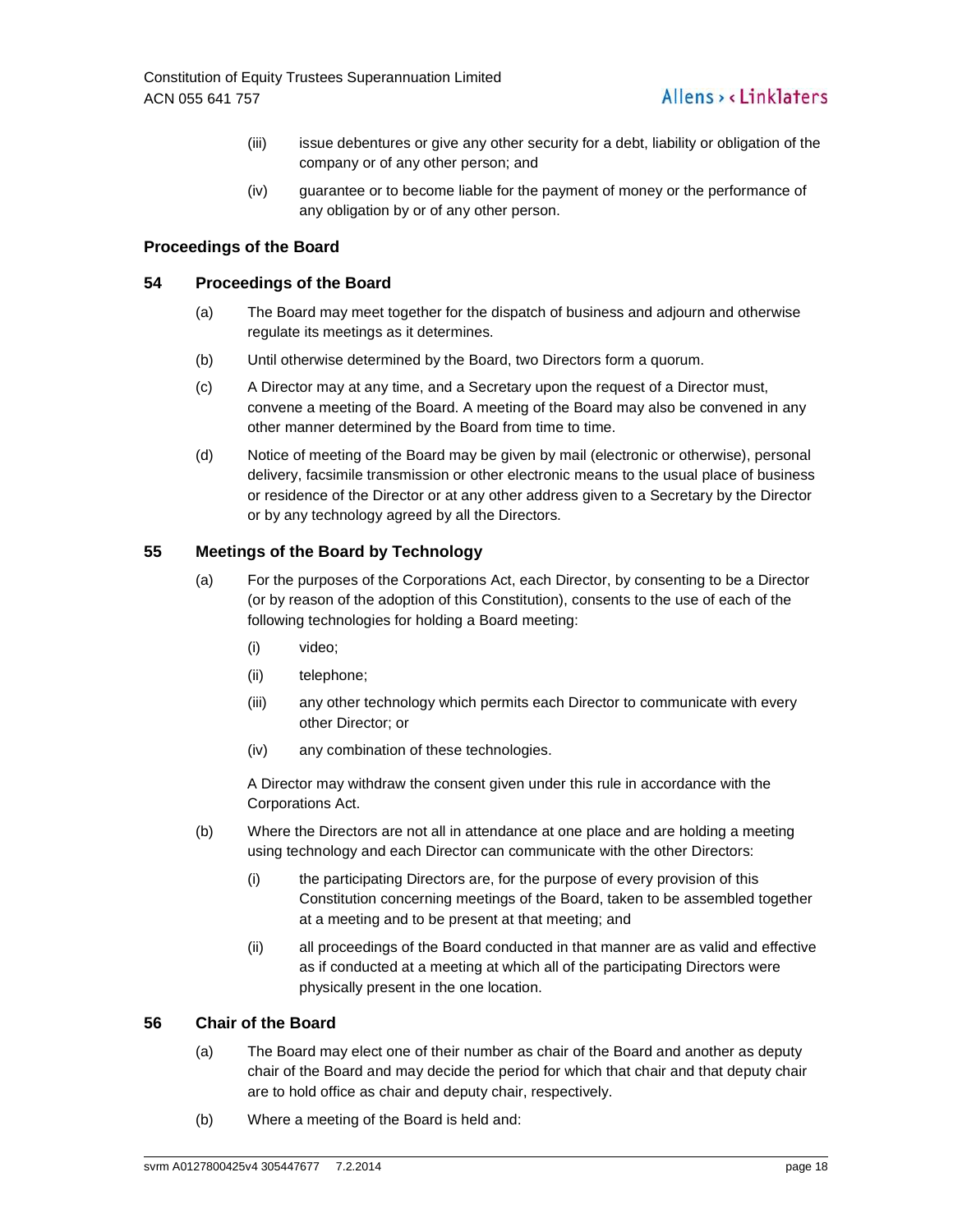- (i) a chair of the Board has not been elected as provided by rule 56(a); or
- (ii) the chair of the Board is not able to be present at the meeting or is not present within 15 minutes after the time appointed for the meeting, or despite being so present is unable or unwilling to chair the meeting,

the deputy chair of the Board is entitled to chair the meeting or, if the circumstances in rule 56(b)(i) or 56(b)(ii) apply to the deputy chair of the Board, the Directors present may elect one of their number to chair the meeting.

# **57 Directors' Voting Rights and Exercise of Powers**

- (a) Without limiting rule 60, a meeting of the Board of which notice has been given to all Directors and at which a quorum is present, is competent to exercise any of the authorities, powers and discretions for the time being vested in or exercisable by the Board. Nothing in this rule 57(a) limits the exercise of any authority, power or discretion of the Board which has been delegated by the Board in accordance with law or this Constitution.
- (b) Subject to this Constitution, questions arising at a meeting of the Board are decided by a majority of votes of Directors present and voting.
- (c) In the case of an equality of votes at a meeting of the Board, the chair of the meeting has a casting vote in addition to that chair's deliberative vote, unless only two Directors are present and entitled to vote at the meeting on the relevant question.
- (d) Subject the Corporations Act, a Director:
	- (i) who has an interest in a matter may vote in respect of that matter if it comes before the Board and be counted as part of the quorum;
	- (ii) may enter into contracts with, or otherwise have dealings with, the company;
	- (iii) may hold any other office or place of profit in the company, except as auditor; and
	- (iv) may hold any other office or place of profit in any other company, body corporate, trust or entity promoted by the company or in which the company has an interest of any kind.
- (e) A Director is not disqualified from the Director's office by contracting with the company or any related body corporate of the company in any capacity by reason of holding the office of Director.
- (f) A Director is not liable to account to the company for any profit realised by any contract, dealings, office or place of profit contemplated by rule 57(d), by reason only of holding the office of Director or of the fiduciary relationship established by the office of Director.
- (g) Subject to the Corporations Act, a Director or any person who is an associate of a Director may participate in any issue by the company of financial products.
- (h) Despite having an interest in any contract or arrangement a Director may participate in the execution of any document evidencing or connected with the contract or arrangement, whether by signing, sealing or otherwise.

#### **58 Material Personal Interests of Directors**

(a) In relation to a contract or arrangement in which a Director has a material personal interest: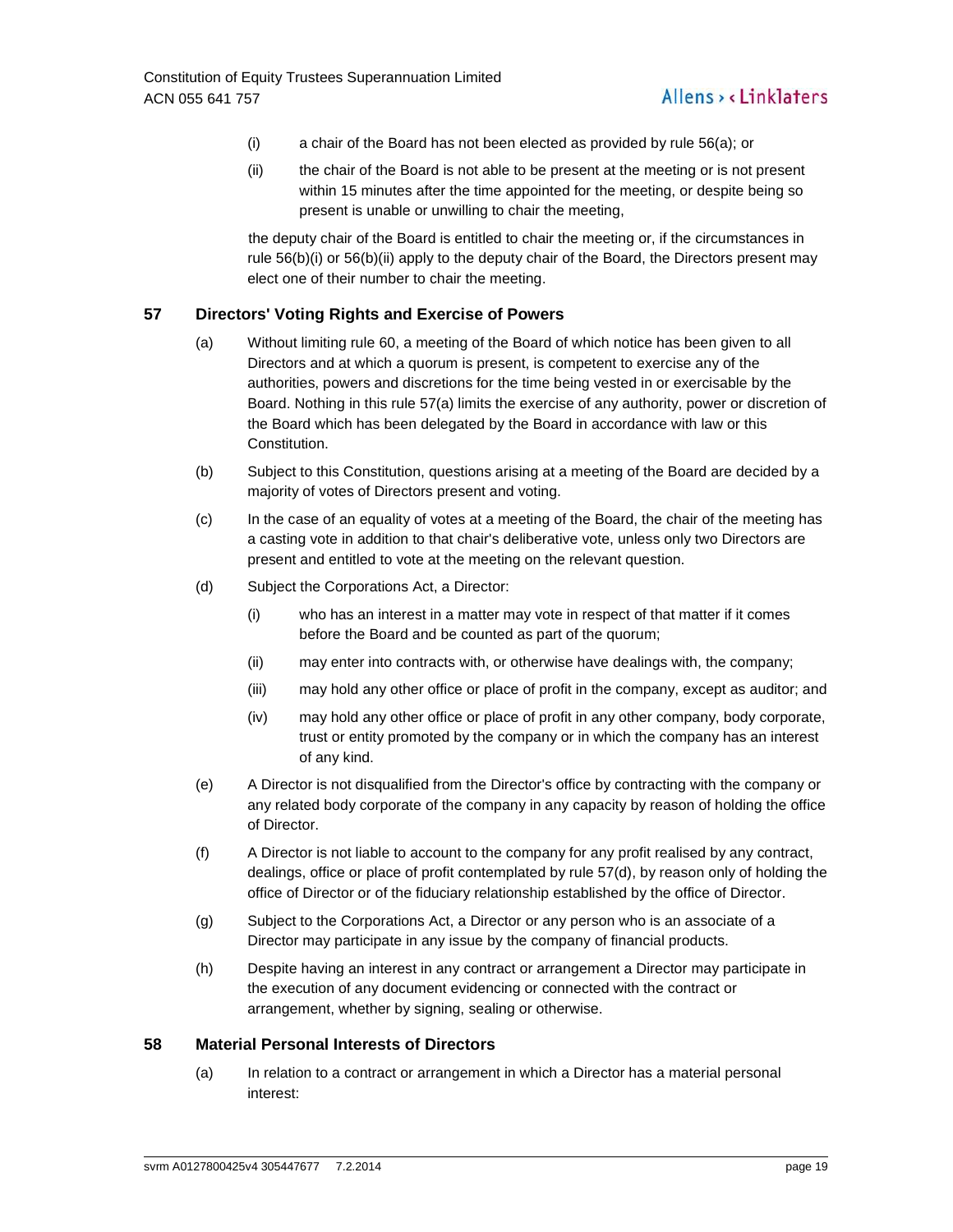- (i) the fact that the Director signed the document evidencing the contract or arrangement will not in any way affect its validity;
- (ii) a contract or arrangement made by the company or any related body corporate with a Director may not be avoided merely because the Director is a party to the contract or arrangement or otherwise interested in it; and
- (iii) the Director will not be liable to account to the company for any profit derived in respect of the contract or arrangement merely because of the Director's office or the fiduciary relationship it entails.
- (b) Nothing in this rule 58 affects the duty of a Director:
	- (i) who holds any office or possesses any property whereby, directly or indirectly, duties or interests might be created in conflict with the Director's duties or interests as a Director, to declare at a meeting of the Board, the fact and the nature, character and extent of the conflict; or
	- (ii) to comply with the Corporations Act.

# **59 Committees of the Board**

- (a) The Board may delegate any of its powers to committees consisting of any one or more Directors or any other person or persons as the Board thinks fit. In the exercise of delegated powers, any committee formed or person or persons appointed to the committee must conform to any regulations that may be imposed by the Board. A delegate of the Board may be authorised to sub-delegate any of the powers for the time being vested in the delegate.
- (b) The meetings and proceedings of any committee are to be governed by the provisions of this Constitution for regulating the meetings and proceedings of the Board so far as they are applicable and are not in conflict with or superseded by any regulations made by the Board under rule 59(a).
- (c) Nothing in this rule 59 limits the power of the Board to delegate.

# **60 Written Resolutions of Directors**

- (a) A resolution in writing signed by all Directors or a resolution in writing of which notice has been given to all Directors and which is signed by a majority of Directors entitled to vote on the resolution (not being less than the number required for a quorum at a meeting of the Board) is a valid resolution of the Board and is effective when signed by the last of all the Directors to sign the resolution or the last of the Directors constituting the majority, as required. The resolution may consist of several documents in the same form each signed by one or more of the Directors. A facsimile transmission or other document produced by mechanical or electronic means under the name of a Director with the Director's authority is considered a document in writing signed by the Director and is deemed to be signed when received by the company in legible form.
- (b) For the purpose of this rule 60, the references to **Directors** include any alternate Director appointed by a Director who is not available to sign the document or is otherwise unable to sign the document within a reasonable time, but do not include any other alternate Directors.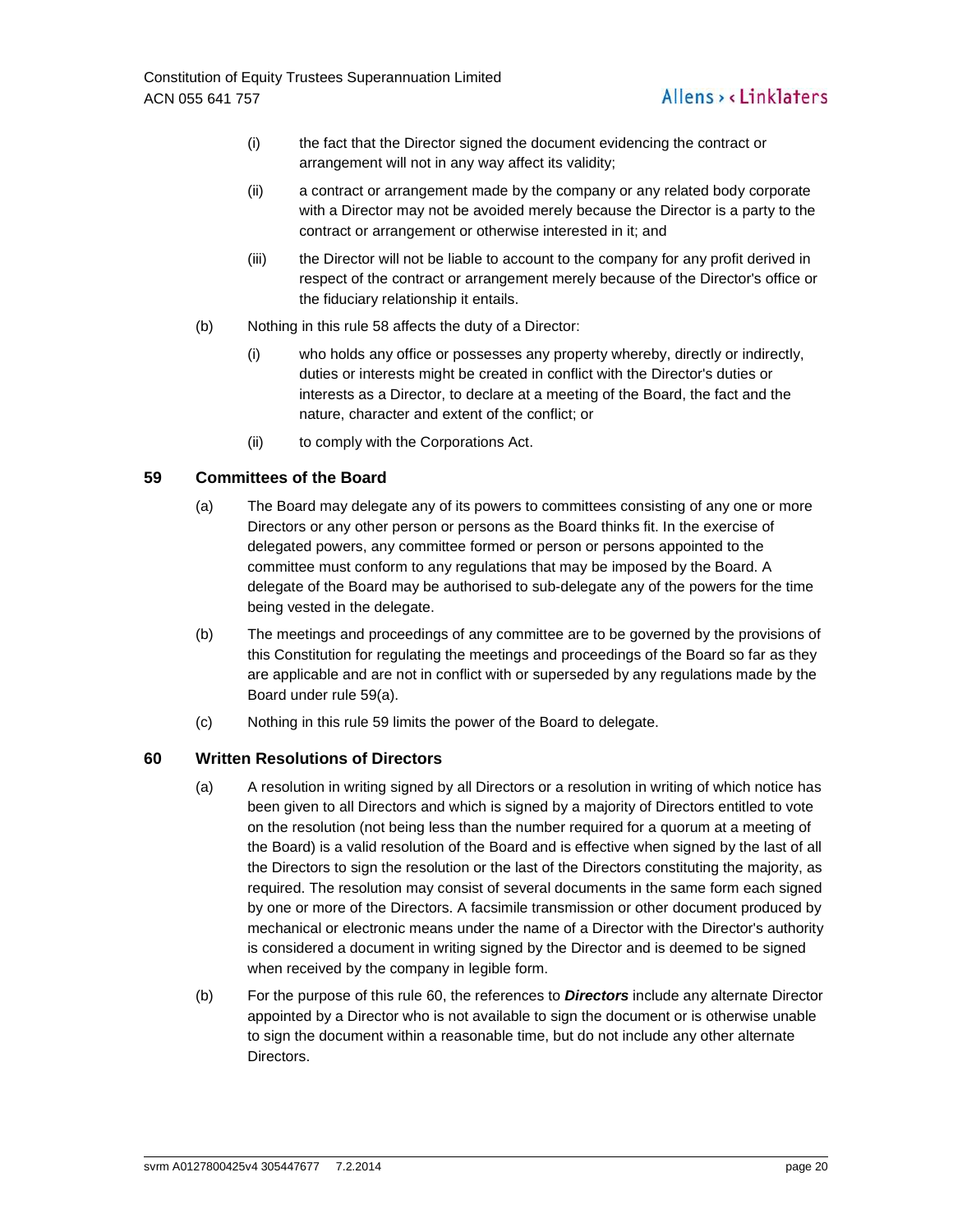Constitution of Equity Trustees Superannuation Limited ACN 055 641 757

# **61 Defects in Appointments of Directors**

- (a) All actions at any meeting of the Board or by a committee or by any person acting as a Director are, despite the fact that it is afterwards discovered that there was some defect in the appointment of any of the Directors or the committee or the person acting as a Director or that any of them were disqualified, as valid as if every person had been properly appointed and was qualified and continued to be a Director or a member of the committee.
- (b) If the number of Directors is reduced below the minimum number fixed under this Constitution, the continuing Directors may act for the purpose of increasing the number of Directors to that number or of calling a general meeting of the company but for no other purpose.

# **Secretaries and Other Officers**

#### **62 Secretaries**

- (a) A Secretary of the company holds office on the terms and conditions as to remuneration, and otherwise, as the Board decides.
- (b) The Board may at any time terminate the appointment of a Secretary.

# **63 Other Officers**

- (a) The Board may from time to time:
	- (i) create any other position or positions in the company with the powers and responsibilities as the Board may from time to time confer; and
	- (ii) appoint any person, whether or not a Director, to any position or positions created under rule 63(a)(i).
- (b) The Board may at any time terminate the appointment of a person holding a position created under rule 63(a)(i) and may abolish the position.

### **Seals**

#### **64 Seals and their Use**

The company may have a common seal and a duplicate common seal. If the company has any such seal:

- (a) it may only be used with the authority of the Board; and
- (b) every document to which it is affixed must be signed by a Director and be countersigned by another Director, a Secretary or another person appointed by the Board to countersign that document or a class of documents in which that document is included.

#### **Dividends, Interest and Reserves**

#### **65 Reserves**

The Board may, before paying any Dividend to shareholders:

(a) set aside any sums as it thinks proper as a reserve, which at the discretion of the Board may be applied for any purpose it decides, including being used in the business of the company or invested in investments selected by the Board (and the Board may vary and deal with those investments as it decides); or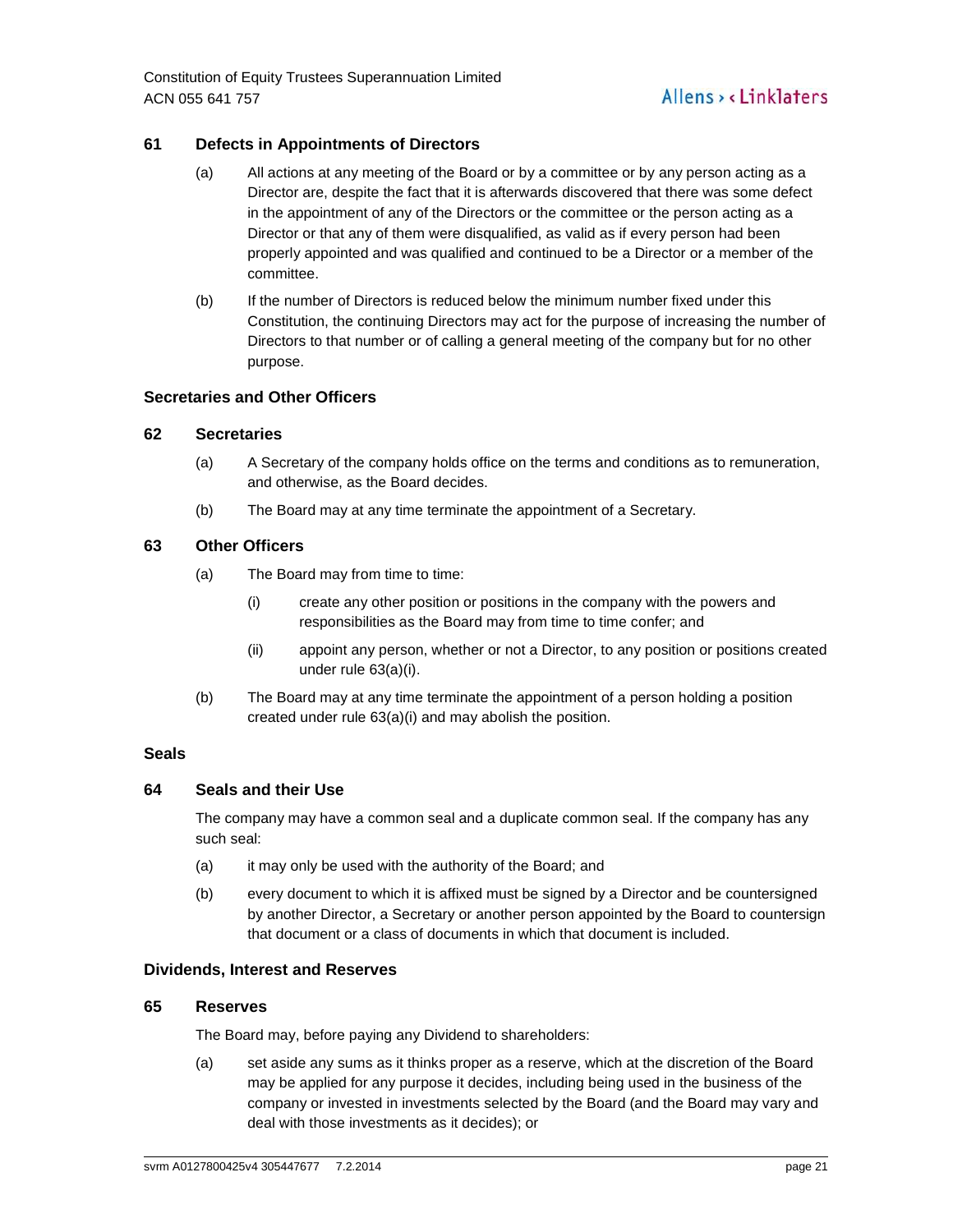- (b) carry forward any amount which the Board decides not to distribute or to transfer to a reserve; or
- (c) carry out the steps in both rules 65(a) and 65(b).

# **66 Power to Declare or Determine Dividends and Pay Interest**

- (a) Subject to any special rights or restrictions attached to any shares, the Board may from time to time declare or determine that a Dividend is payable.
- (b) The Board may fix the amount, the time for payment and the method of payment of a Dividend. The method of payment may include the payment of cash, the issue of Securities, the grant of options and the transfer of assets, including securities in another corporation (or any combination of them).
- (c) No Dividend bears interest against the company.

# **67 Crediting of Dividends**

- (a) Subject to any special rights or restrictions attached to any shares, every Dividend on a share in the company is to be paid as follows, unless otherwise determined by the Board:
	- (i) if the share to which a particular Dividend relates is fully paid and was fully paid during the whole period in respect of which the Dividend is to be paid, that Dividend is equal to the Dividend paid on each other share which was fully paid during the whole period in respect of which the Dividend is to be fully paid; and
	- (ii) if the share to which a particular Dividend relates is partly paid, or is fully paid but was not fully paid during the whole of the period in respect of which the Dividend is to be paid, that Dividend is apportioned, and paid proportionately to the amounts paid (not credited) on the share in respect of which the Dividend is to be paid with respect to the issue price of the share (excluding amounts credited) during any part or parts of the period in respect of which the Dividend is to be paid.
- (b) An amount paid on a share in advance of a call is not taken for the purposes of rule 67(a)(ii) to be paid on the share.
- (c) Subject to any special rights or restrictions attached to any shares, the Board may from time to time resolve that Dividends are to be paid out of a particular source or particular sources, and in those circumstances the Board may in its absolute discretion:
	- (i) allow each or any shareholder to elect from which specified sources that particular shareholder's Dividend may be paid by the company; and
	- (ii) where elections are permitted and any shareholder fails to make an election, identify the particular source from which Dividends are payable.

# **68 Deduction of Unpaid Amounts**

The Board may apply any part of any Dividend otherwise payable to a shareholder towards satisfaction of all sums of money presently payable by the shareholder to the company on account of calls or otherwise in relation to shares in the company.

# **69 Distributions in Kind**

If the Board has declared or determined to pay a Dividend or if the company is to reduce its capital in accordance with rule 27, wholly or partly by the distribution of specific assets (including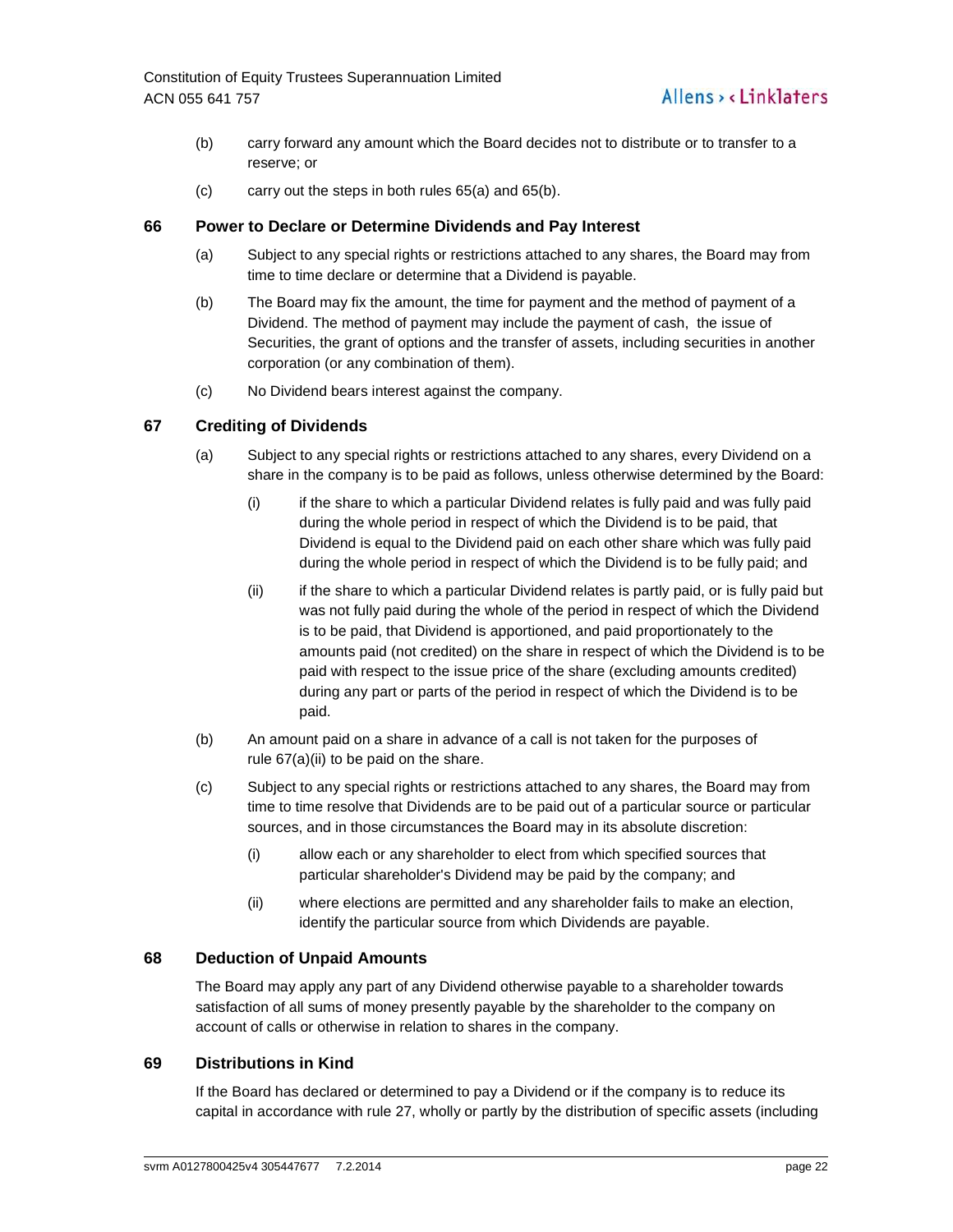by the issue of Securities or other financial products or by the transfer of securities or financial products), the Board may do one or more of the following:

- (a) if a difficulty arises in regard to that distribution, settle the matter as it determines and fix the value for distribution of the specific assets or any part of those assets;
- (b) decide that cash payments may be made, and make the payments to any shareholders on the basis of the value fixed by the Board in order to appropriately adjust the rights of all shareholders as the Board determines in its discretion;
- (c) vest any specific assets in trustees;
- (d) sell or cause to be sold any specific assets distributed (or which, save for the operation of this rule 69, would otherwise have been distributed) to any shareholders (or group of shareholders) determined by the Board in any way and on such terms as the Board determines in its discretion, including by transferring the assets to a nominee or agent determined by the Board to sell those assets on behalf of such shareholders, and distributing to such shareholders their proportion of the net proceeds of that sale (as determined by the Board);
- (e) authorise any person to make, on behalf of all the shareholders entitled to any securities or financial products, an agreement with the company (or other relevant body corporate) providing for the issue or transfer to them of any further securities or financial products and, in executing the document, the person acts as agent and attorney for the shareholders; and
- (f) if the Dividend or reduction of capital is by way of a distribution of shares or other securities in another corporation, then each shareholder is taken to have agreed to become a shareholder or securityholder of that corporation and to have agreed to be bound by the constitution of that corporation. Each shareholder also appoints each Director and each Secretary their agent and attorney to:
	- (i) agree to the shareholder becoming a shareholder or securityholder of that corporation;
	- (ii) agree to the shareholder being bound by the constitution of that corporation; and
- (g) execute any transfer of shares or securities, or other document required to give effect to the distribution of shares or other securities to that shareholder.

Nothing in any of paragraphs (a) to (g) above limits anything in any of those other paragraphs.

# **70 Payment of Distributions**

- (a) Any Dividend, interest or other money payable in cash in respect of Securities may be paid in any manner and by any means determined by the Board, at the sole risk of the intended recipient. Without limiting any other means of payment which the Board may adopt, any payment may be made:
	- (i) by cheque sent through the post directed to:
		- (A) the address of the Security holder as shown in the Securities register or, in the case of joint holders, to the address shown in the Securities register as the address of the joint holder first named in that Securities register; or
		- (B) any other address as the Security holder or joint holders in writing directs or direct; or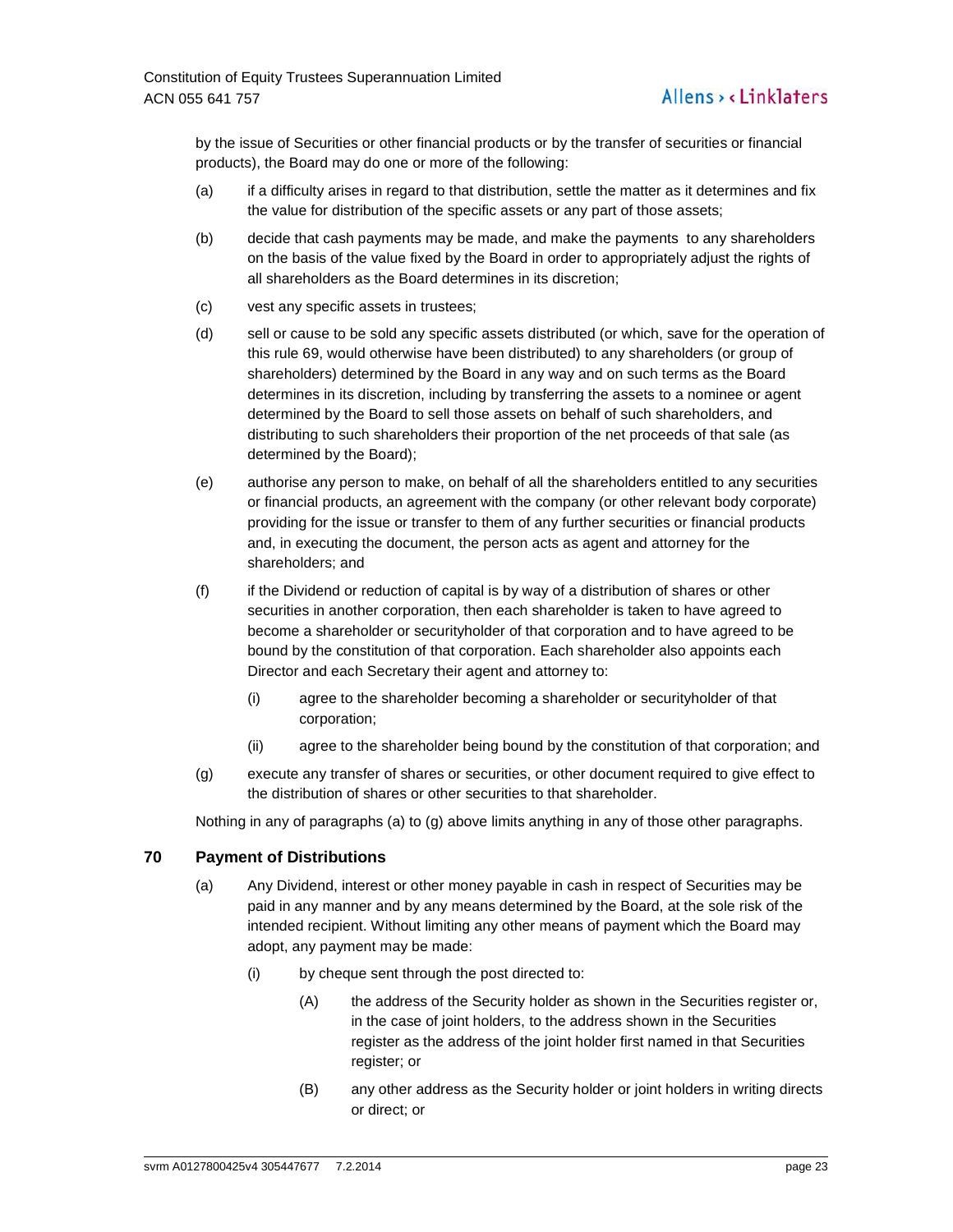- (ii) by electronic funds transfer to an account with a bank or other financial institution nominated by the Security holder or joint holders in writing and acceptable to the company.
- (b) Without limiting rule 70(d), if the Board decides to make a payment by electronic funds transfer under rule 70(a) and an account is not nominated by the shareholder or joint holders in accordance with the requirements of rule 70(a), the company may hold the amount payable in a separate account of the company until the holder or joint holders nominate an account in accordance with the requirements of rule 70(a).
- (c) Payments of Dividends and other distributions by the company may be made in Australian dollars or any other currency determined by the Board in its discretion. Payments in different currencies may be made to different Security holders as determined by the Board in its discretion. If a payment is made in a currency other than Australian dollars the Board may determine in its discretion the appropriate exchange rate and the time of calculation to calculate the amount payable in the relevant currency. The determinations of the Board are, in the absence of manifest error, final.
- (d) Subject to law, all Dividends unclaimed may be invested or otherwise used by the Board for the benefit of the company until claimed or otherwise disposed of according to law.

# **Capitalisation of Profits**

# **71 Capitalisation of Profits**

- (a) The company in general meeting or the Board may resolve:
	- (i) to capitalise any sum, being the whole or a part of the amount for the time being standing to the credit of any reserve account, profit and loss account or otherwise available for distribution to Security holders; and
	- (ii) that the sum referred to in rule  $71(a)(i)$  be applied, in any of the ways mentioned in rule 71(b), for the benefit of Security holders in full satisfaction of their interest in the capitalised sum, in the proportions to which those Security holders would have been entitled in a distribution of that sum by way of Dividend or if there is no proportional entitlement, as the Board determines.
- (b) The ways in which a sum may be applied for the benefit of Security holders under rule 71(a) are:
	- (i) in paying up any amounts unpaid on Securities held by Security holders;
	- (ii) in paying up in full unissued Securities to be issued to Security holders as fully paid;
	- (iii) partly as mentioned in rule  $71(b)(i)$  and partly as mentioned in rule  $71(b)(ii)$ ; or
	- (iv) any other application permitted by law.
- (c) Where the conditions of issue of a partly paid Security provide, the holder is entitled to participate in any application of a sum under rule 71(b) to a greater extent than would have been the case had those funds been distributed by Dividend but not to any greater extent than permitted by the terms of issue.
- (d) The Board may do all things that it considers necessary to give effect to the resolution and, in particular, to the extent it considers necessary to adjust the rights of the Security holders amongst themselves, may:
	- (i) fix the value for distribution of the specific assets or any part of those assets;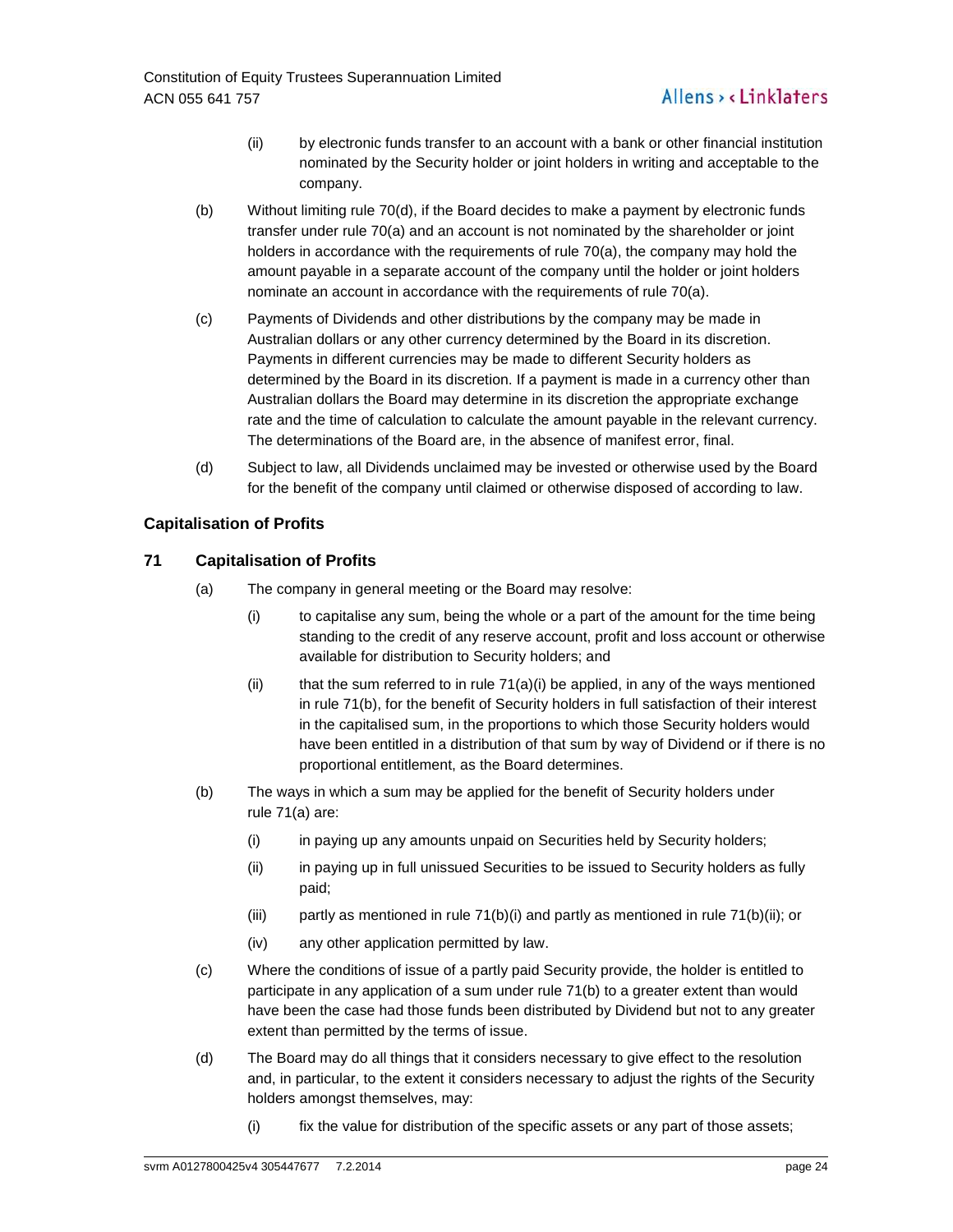- (ii) issue fractional certificates or make cash payments in cases where Securities become issuable in fractions or determine that fractions may be disregarded or that any fractional entitlements are to be increased to the next whole number;
- (iii) vest any cash or specific assets in trustees on trust for the persons entitled as it determines; and
- (iv) authorise any person to make, on behalf of all the Security holders entitled to any further Securities on the capitalisation, an agreement with the company providing for the issue to them, credited as fully paid up, of any further Securities or for the payment by the company on their behalf the amounts or any part of the amounts remaining unpaid on their existing Securities by the application of their respective proportions of the sum resolved to be capitalised and any agreement made under that authority is effective and binding on all the Security holders concerned.

# **Service of Documents**

# **72 Service of Documents**

In this rule 72, a reference to a document includes a notice. Subject to the Corporations Act:

- (a) A document may be given by the company to any Security holder by, in the company's discretion:
	- (i) serving it on the Security holder personally;
	- (ii) sending it by post to the Security holder or leaving it at the Security holder's address as shown in the Securities register or the address nominated by the Security holder to the company for the giving of documents;
	- (iii) sending it to the fax number nominated by the Security holder to the company for the giving of documents;
	- (iv) sending it to the electronic address nominated by the Security holder to the company for the giving of documents or by other electronic means nominated by the Security holder;
	- (v) if a Security holder nominates any electronic means by which the Security holder may be notified that documents are available and may access documents, sending a notification that the document is available for access, in each case by the relevant electronic means; or
	- (vi) serving it in any manner contemplated in this rule 72(a) on a Security holder's attorney as specified by the Security holder in a notice given under rule 72(b).
- (b) By written notice to a Secretary left at or sent to the registered office of the company or the company's Securities registry, a Security holder may request that all documents to be given by the company or the Board be served on the Security holder's attorney at an address, or by the electronic means, nominated in the notice and the company may do so in its discretion.
- (c) A document may be sent to a Security holder whose address for documents is outside Australia by airmail, air courier or fax or otherwise be sent or made available electronically (including as contemplated by rule 72(a)(v)).
- (d) Any document sent by post is conclusively considered to have been served at the expiration of 24 hours after the envelope containing the document is posted and, in proving service, it is sufficient to prove that the envelope containing the document was properly addressed and posted. Any document served on a Security holder personally or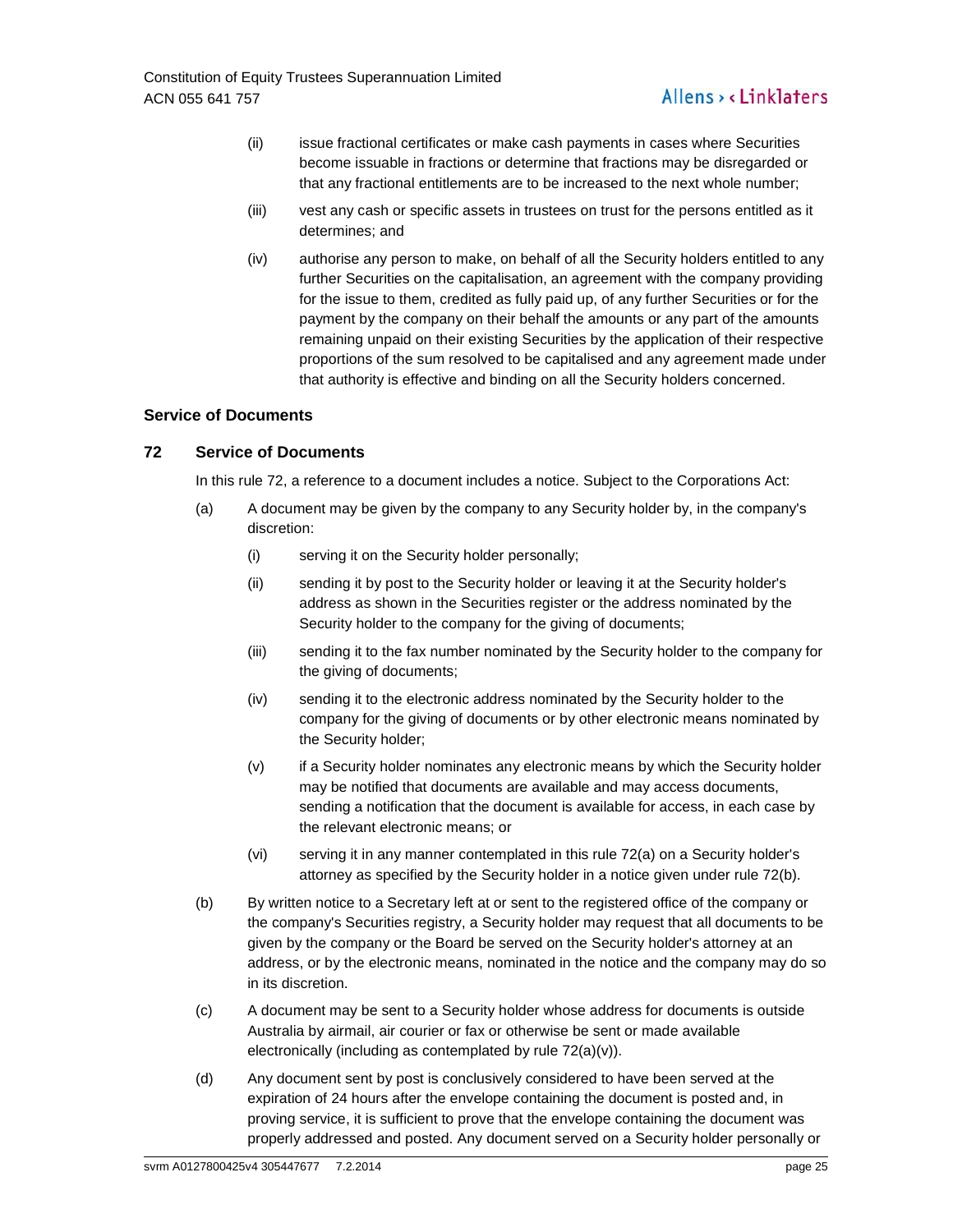left at the Security holder's registered address is conclusively considered to have been served when delivered. Any document sent to a Security holder by fax or other electronic means is conclusively considered to have been served when the fax or other electronic transmission is sent. Any document made available to a Security holder by electronic means as contemplated by rule  $72(a)(v)$  is conclusively considered to have been served when notification that the document is available for access by that means is sent.

- (e) Every person who, by operation of law, transfer or any other means, becomes entitled to be registered as the holder of any Securities is bound by every document that, prior to the person's name and address being entered in the Securities register in respect of the Securities, was properly given to the person from whom the person derived title to those Securities.
- (f) A document served in accordance with this Constitution is (despite the fact that the Security holder is then dead and whether or not the company has notice of the Security holder's death) conclusively considered to have been properly served in respect of any registered Securities, whether held solely or jointly with other persons by the Security holder, until some other person is registered in the Security holder's place as the holder or joint holder. The service is sufficient service of the document on the Security holder's personal representative and any persons jointly interested with the Security holder in the Securities.

# **Winding Up**

# **73 Winding Up**

In a winding up of the company, the liquidator may distribute in specie the whole or any part of the company's property among the shareholders.

# **Indemnity**

# **74 Indemnity of Officers, Insurance and Access**

- (a) The company indemnifies each officer of the company and, if the Board considers it appropriate, any officer of a wholly-owned subsidiary of the company out of the assets of the company to the relevant extent against any liability incurred by the officer in or arising out of the conduct of the business of the company or the wholly-owned subsidiary (as the case may be) or in or arising out of the discharge of the duties of the officer, unless incurred in circumstances that the Board resolves do not justify indemnification.
- (b) Where the Board considers it appropriate, the company may execute a documentary indemnity in any form in favour of any officer of the company or a wholly-owned subsidiary of the company, provided that such terms are not inconsistent with this rule 74.
- (c) Where the Board considers it appropriate, the company may:
	- (i) make payments by way of premium in respect of any contract effecting insurance on behalf or in respect of an officer of the company or a wholly-owned subsidiary of the company against any liability incurred by the officer in or arising out of the conduct of the business of the company or the wholly-owned subsidiary (as the case may be) or in or arising out of the discharge of the duties of the officer; and
	- (ii) bind itself in any contract or deed with any officer of the company or a wholly-owned subsidiary of the company to make the payments.
- (d) Where the Board considers it appropriate, the company may: